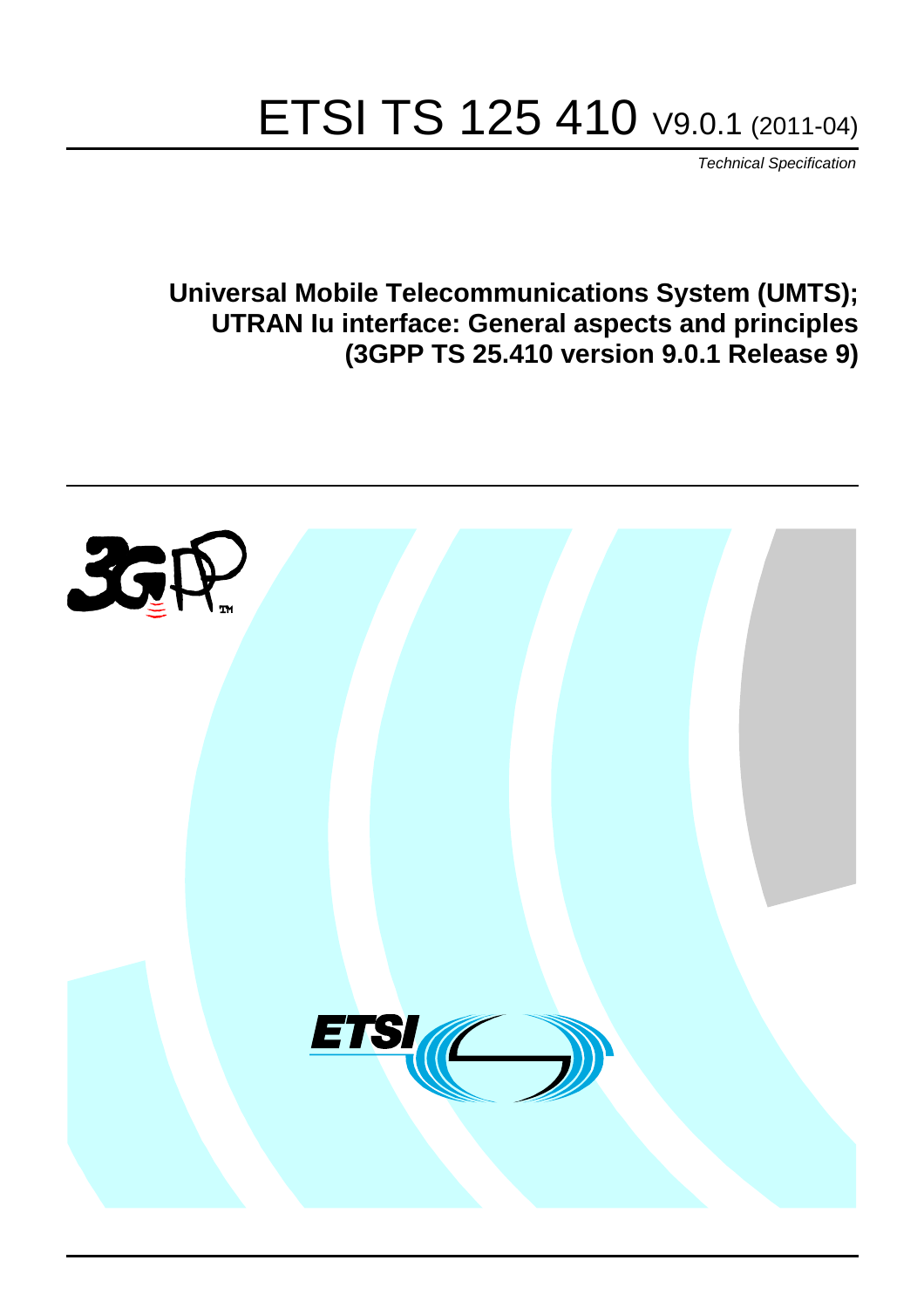Reference RTS/TSGR-0325410v901

> Keywords UMTS

#### *ETSI*

#### 650 Route des Lucioles F-06921 Sophia Antipolis Cedex - FRANCE

Tel.: +33 4 92 94 42 00 Fax: +33 4 93 65 47 16

Siret N° 348 623 562 00017 - NAF 742 C Association à but non lucratif enregistrée à la Sous-Préfecture de Grasse (06) N° 7803/88

#### *Important notice*

Individual copies of the present document can be downloaded from: [http://www.etsi.org](http://www.etsi.org/)

The present document may be made available in more than one electronic version or in print. In any case of existing or perceived difference in contents between such versions, the reference version is the Portable Document Format (PDF). In case of dispute, the reference shall be the printing on ETSI printers of the PDF version kept on a specific network drive within ETSI Secretariat.

Users of the present document should be aware that the document may be subject to revision or change of status. Information on the current status of this and other ETSI documents is available at <http://portal.etsi.org/tb/status/status.asp>

If you find errors in the present document, please send your comment to one of the following services: [http://portal.etsi.org/chaircor/ETSI\\_support.asp](http://portal.etsi.org/chaircor/ETSI_support.asp)

#### *Copyright Notification*

No part may be reproduced except as authorized by written permission. The copyright and the foregoing restriction extend to reproduction in all media.

> © European Telecommunications Standards Institute 2011. All rights reserved.

**DECT**TM, **PLUGTESTS**TM, **UMTS**TM, **TIPHON**TM, the TIPHON logo and the ETSI logo are Trade Marks of ETSI registered for the benefit of its Members.

**3GPP**TM is a Trade Mark of ETSI registered for the benefit of its Members and of the 3GPP Organizational Partners. **LTE**™ is a Trade Mark of ETSI currently being registered

for the benefit of its Members and of the 3GPP Organizational Partners.

**GSM**® and the GSM logo are Trade Marks registered and owned by the GSM Association.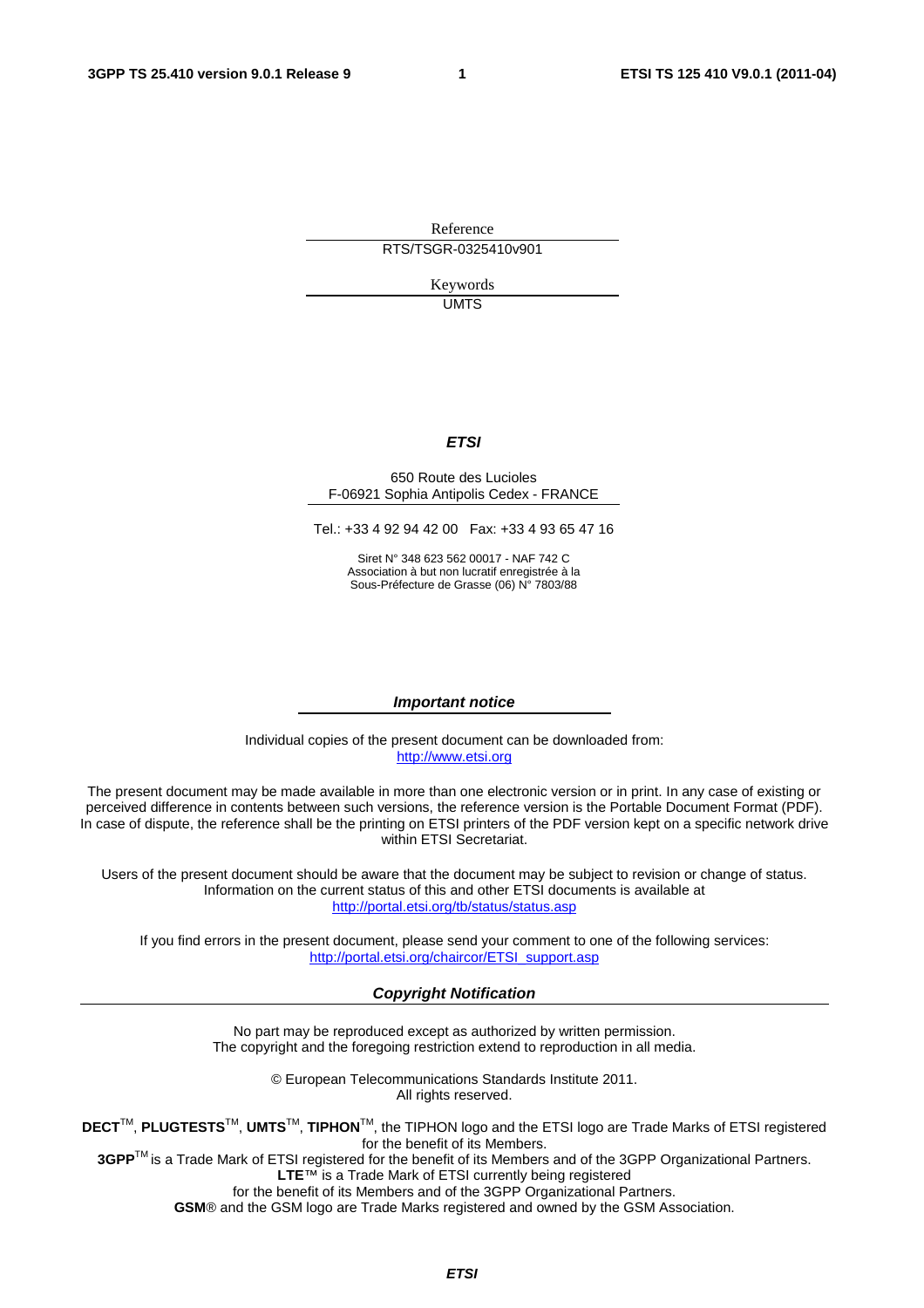## Intellectual Property Rights

IPRs essential or potentially essential to the present document may have been declared to ETSI. The information pertaining to these essential IPRs, if any, is publicly available for **ETSI members and non-members**, and can be found in ETSI SR 000 314: *"Intellectual Property Rights (IPRs); Essential, or potentially Essential, IPRs notified to ETSI in respect of ETSI standards"*, which is available from the ETSI Secretariat. Latest updates are available on the ETSI Web server [\(http://webapp.etsi.org/IPR/home.asp](http://webapp.etsi.org/IPR/home.asp)).

Pursuant to the ETSI IPR Policy, no investigation, including IPR searches, has been carried out by ETSI. No guarantee can be given as to the existence of other IPRs not referenced in ETSI SR 000 314 (or the updates on the ETSI Web server) which are, or may be, or may become, essential to the present document.

## Foreword

This Technical Specification (TS) has been produced by ETSI 3rd Generation Partnership Project (3GPP).

The present document may refer to technical specifications or reports using their 3GPP identities, UMTS identities or GSM identities. These should be interpreted as being references to the corresponding ETSI deliverables.

The cross reference between GSM, UMTS, 3GPP and ETSI identities can be found under <http://webapp.etsi.org/key/queryform.asp>.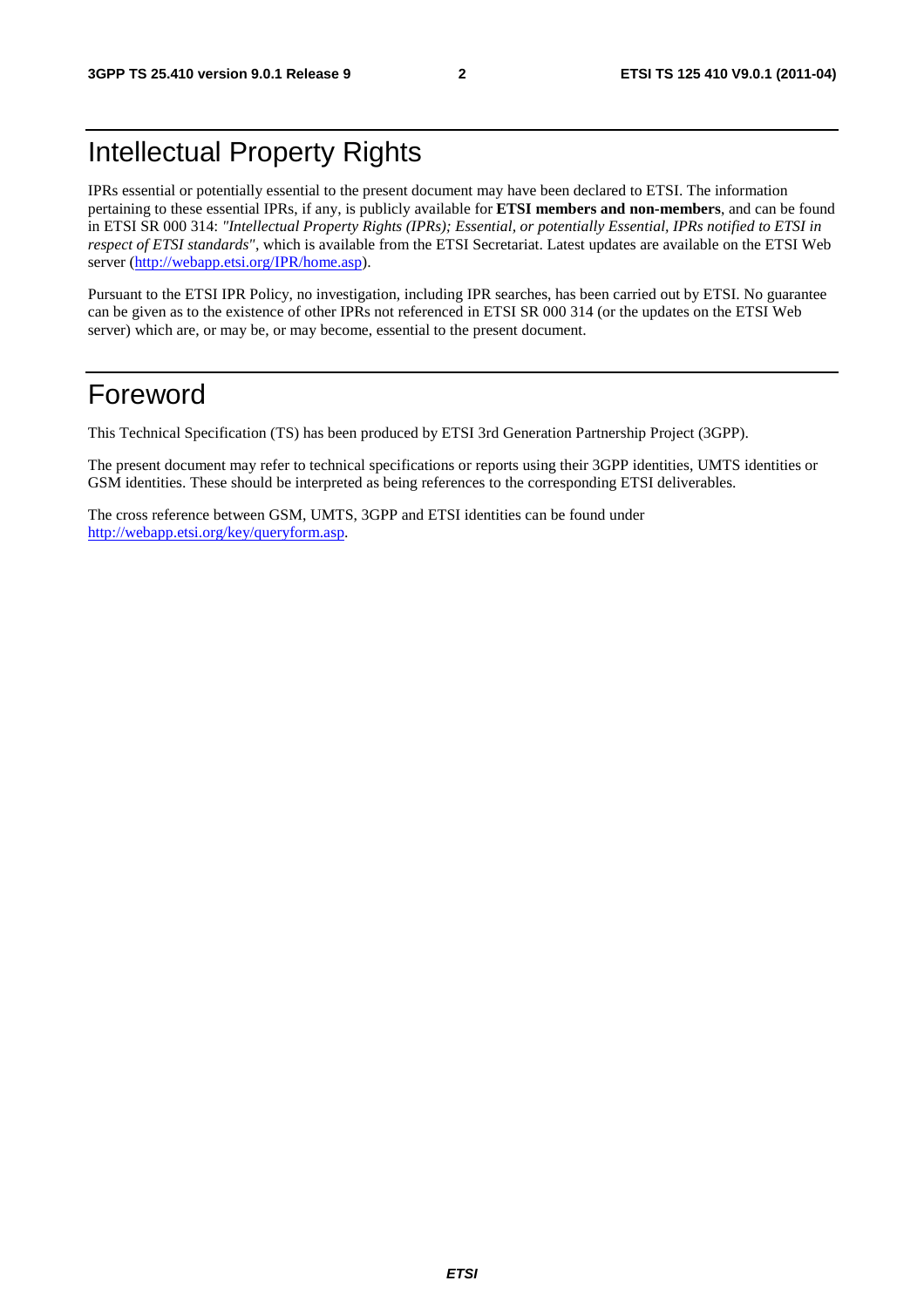$\mathbf{3}$ 

## Contents

| 1              |  |  |  |  |  |
|----------------|--|--|--|--|--|
| 2              |  |  |  |  |  |
| 3              |  |  |  |  |  |
| 3.1            |  |  |  |  |  |
| 3.2            |  |  |  |  |  |
| 3.3            |  |  |  |  |  |
| 4              |  |  |  |  |  |
| 4.1            |  |  |  |  |  |
| 4.1.1          |  |  |  |  |  |
| 4.1.2          |  |  |  |  |  |
| 4.1.3          |  |  |  |  |  |
| 4.1.4          |  |  |  |  |  |
| 4.2            |  |  |  |  |  |
| 4.3<br>4.4     |  |  |  |  |  |
| 4.5            |  |  |  |  |  |
| 4.5.1          |  |  |  |  |  |
| 4.5.1.1        |  |  |  |  |  |
| 4.5.1.1.1      |  |  |  |  |  |
| 4.5.1.1.2      |  |  |  |  |  |
| 4.5.1.1.3      |  |  |  |  |  |
| 4.5.1.1.4      |  |  |  |  |  |
| 4.5.1.2        |  |  |  |  |  |
| 4.5.2          |  |  |  |  |  |
| 4.5.2.1        |  |  |  |  |  |
| 4.5.2.2        |  |  |  |  |  |
| 4.5.2.3        |  |  |  |  |  |
| 4.5.3          |  |  |  |  |  |
| 5              |  |  |  |  |  |
| 5.1            |  |  |  |  |  |
| 5.2<br>5.2.1   |  |  |  |  |  |
| 5.2.2          |  |  |  |  |  |
| 5.2.3          |  |  |  |  |  |
| 5.2.4          |  |  |  |  |  |
| 5.3            |  |  |  |  |  |
| 5.3.1          |  |  |  |  |  |
| 5.3.2          |  |  |  |  |  |
| 5.4            |  |  |  |  |  |
| 5.4.1          |  |  |  |  |  |
| 5.4.2          |  |  |  |  |  |
| 5.4.3          |  |  |  |  |  |
| 5.4.4          |  |  |  |  |  |
| 5.4.5          |  |  |  |  |  |
| 5.4.6          |  |  |  |  |  |
| 5.4.7<br>5.4.8 |  |  |  |  |  |
| 5.5            |  |  |  |  |  |
| 5.5.1          |  |  |  |  |  |
| 5.5.2          |  |  |  |  |  |
|                |  |  |  |  |  |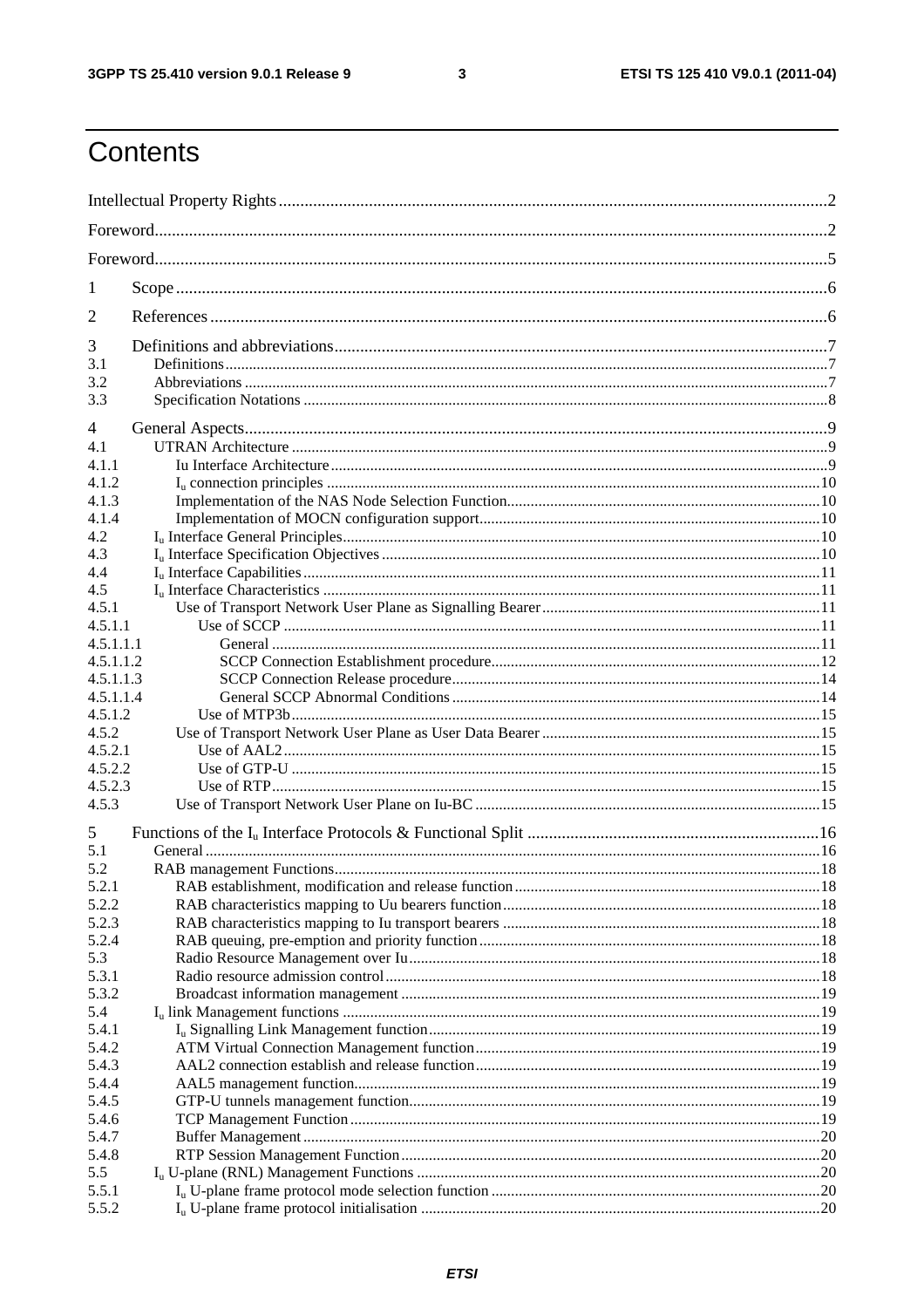| 5.6            |                               |  |  |
|----------------|-------------------------------|--|--|
| 5.6.1          |                               |  |  |
| 5.6.2          |                               |  |  |
| 5.6.2.1        |                               |  |  |
| 5.6.2.2        |                               |  |  |
| 5.6.2.3        |                               |  |  |
| 5.6.2A         |                               |  |  |
| 5.6.3          |                               |  |  |
| 5.6.4          |                               |  |  |
| 5.6.5          |                               |  |  |
| 5.7            |                               |  |  |
| 5.7.1          |                               |  |  |
| 5.7.1.1        |                               |  |  |
| 5.7.1.2        |                               |  |  |
| 5.7.2          |                               |  |  |
| 5.7.2.1        |                               |  |  |
| 5.7.2.2        |                               |  |  |
| 5.8            |                               |  |  |
| 5.8.1          |                               |  |  |
| 5.8.2          |                               |  |  |
| 5.8.3          |                               |  |  |
| 5.8.4          |                               |  |  |
| 5.9            |                               |  |  |
| 5.9.1          |                               |  |  |
| 5.9.2          |                               |  |  |
| 5.9.3          |                               |  |  |
| 5.9.4          |                               |  |  |
| 5.10           |                               |  |  |
| 5.10.1         |                               |  |  |
| 5.10.2         |                               |  |  |
| 5.10.3         |                               |  |  |
| 5.10.4         |                               |  |  |
|                |                               |  |  |
| 6              |                               |  |  |
| 6.1            |                               |  |  |
| 6.2            |                               |  |  |
| 6.3            |                               |  |  |
| 6.4            |                               |  |  |
| 7 <sup>1</sup> |                               |  |  |
| 7.1            |                               |  |  |
| 7.2            |                               |  |  |
| 7.3            |                               |  |  |
| 7.4            |                               |  |  |
| 7.5            |                               |  |  |
| 7.6            |                               |  |  |
| 7.7            |                               |  |  |
|                |                               |  |  |
|                | <b>Annex A (informative):</b> |  |  |
|                |                               |  |  |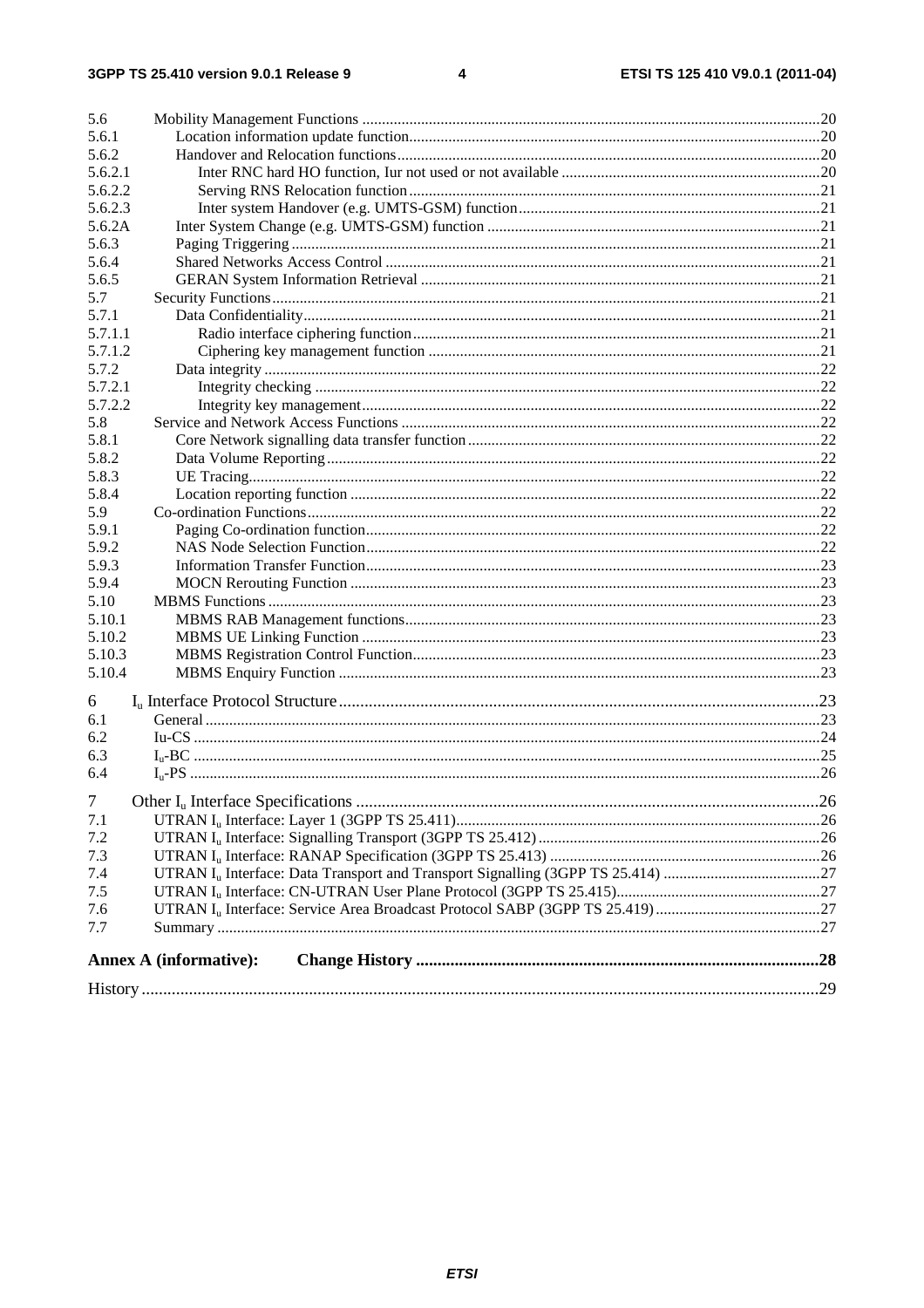## Foreword

This Technical Specification (TS) has been produced by the 3<sup>rd</sup> Generation Partnership Project (3GPP).

The contents of the present document are subject to continuing work within the TSG and may change following formal TSG approval. Should the TSG modify the contents of the present document, it will be re-released by the TSG with an identifying change of release date and an increase in version number as follows:

Version x.y.z

where:

- x the first digit:
	- 1 presented to TSG for information;
	- 2 presented to TSG for approval;
	- 3 or greater indicates TSG approved document under change control.
- y the second digit is incremented for all changes of substance, i.e. technical enhancements, corrections, updates, etc.
- z the third digit is incremented when editorial only changes have been incorporated in the document.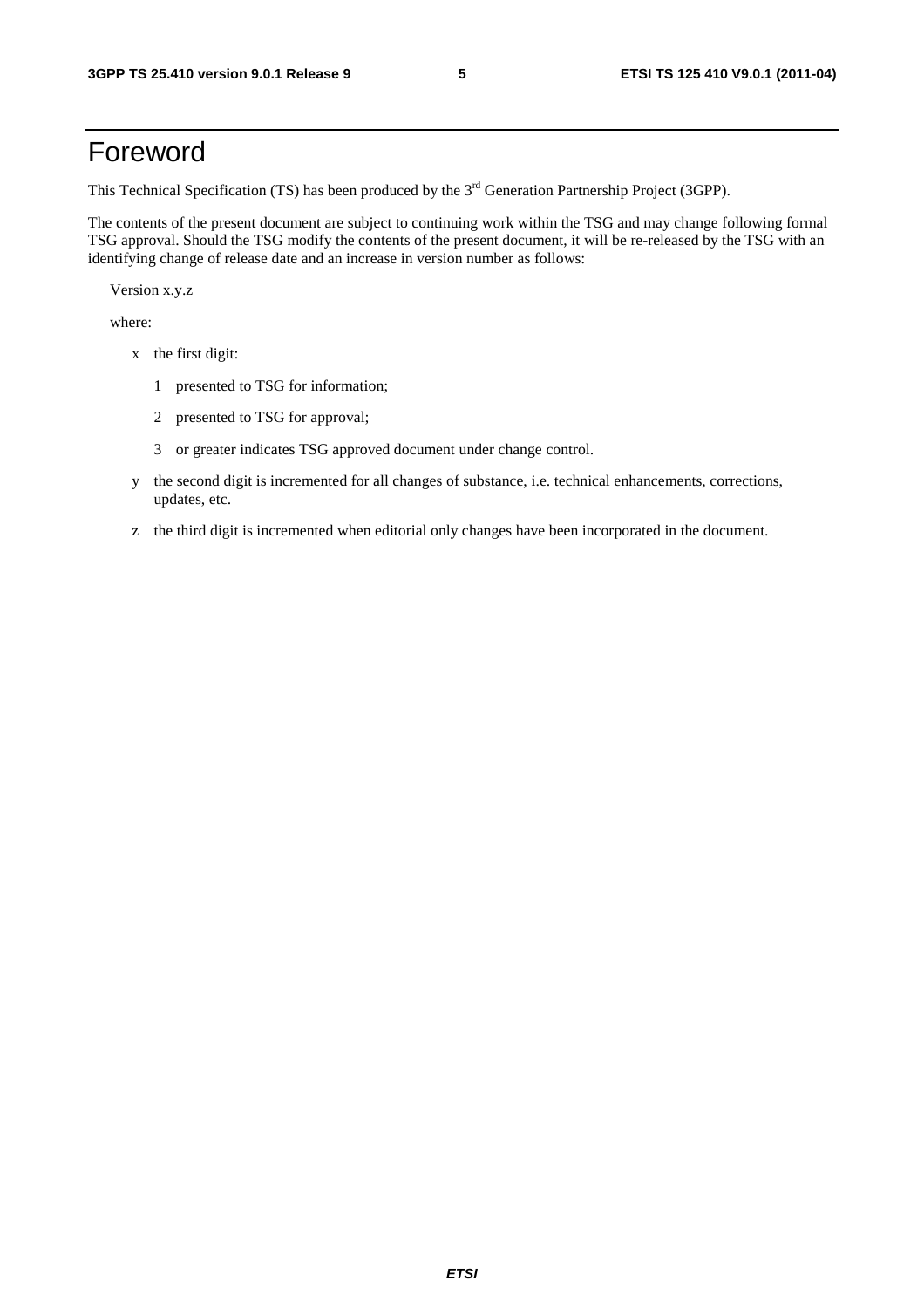## 1 Scope

The present document is an introduction to the 3GPP TS 25.41x series of Technical Specifications that define the Iu interface for the interconnection of Radio Network Controller (RNC) component of the UMTS Terrestrial Radio Access Network (UTRAN) to the Core Network of the UMTS system.

## 2 References

The following documents contain provisions which, through reference in this text, constitute provisions of the present document.

- References are either specific (identified by date of publication, edition number, version number, etc.) or non-specific.
- For a specific reference, subsequent revisions do not apply.
- For a non-specific reference, the latest version applies. In the case of a reference to a 3GPP document (including a GSM document), a non-specific reference implicitly refers to the latest version of that document *in the same Release as the present document*.
- [1] 3GPP TS 25.401: "UTRAN Overall Description".
- [2] 3GPP TR 23.930: "Iu Principles".
- [3] 3GPP TS 23.110: "UMTS Access Stratum Services and Functions".
- [4] 3GPP TS 25.411: "UTRAN Iu Interface Layer 1".
- [5] 3GPP TS 25.412: "UTRAN Iu Interface Signalling Transport".
- [6] 3GPP TS 25.413: "UTRAN Iu Interface RANAP Signalling".
- [7] 3GPP TS 25.414: "UTRAN Iu Interface Data Transport and Transport Signalling"
- [8] 3GPP TS 25.415: "UTRAN Iu Interface User Plane Protocols".
- [9] ITU-T Recommendation Q.711 (07/1996): "Functional description of the signalling connection control part".
- [10] ITU-T Recommendation Q.712 (07/1996): "Definition and function of signalling connection control part messages".
- [11] ITU-T Recommendation Q.713 (07/1996): "Signalling connection control part formats and codes".
- [12] ITU-T Recommendation Q.714 (07/1996): "Signalling connection control part procedures".
- [13] 3GPP TS 23.003: "Numbering, Addressing and Identification".
- [14] 3GPP TS 25.419: "UTRAN Iu Interface: Service Area Broadcast Protocol SABP".
- [15] 3GPP TS 23.153: "Out of Band Transcoder Control; Stage 2".
- [16] ITU-T Recommendation Q.2630.1: "AAL type 2 signalling protocol (Capability Set 1)".
- [17] ITU-T Recommendation Q.2630.2: "AAL type 2 signalling protocol Capability Set 2".
- [18] IETF RFC 3332(09/2002): "Signalling System 7 (SS7) Message Transfer Part 3 (MTP3) User Adaptation Layer (M3UA)"
- [19] IETF RFC 1889(01/1996): "RTP: A Transport Protocol for Real Time Applications".
- [20] IETF RFC 768 (08/1980): "User Datagram Protocol".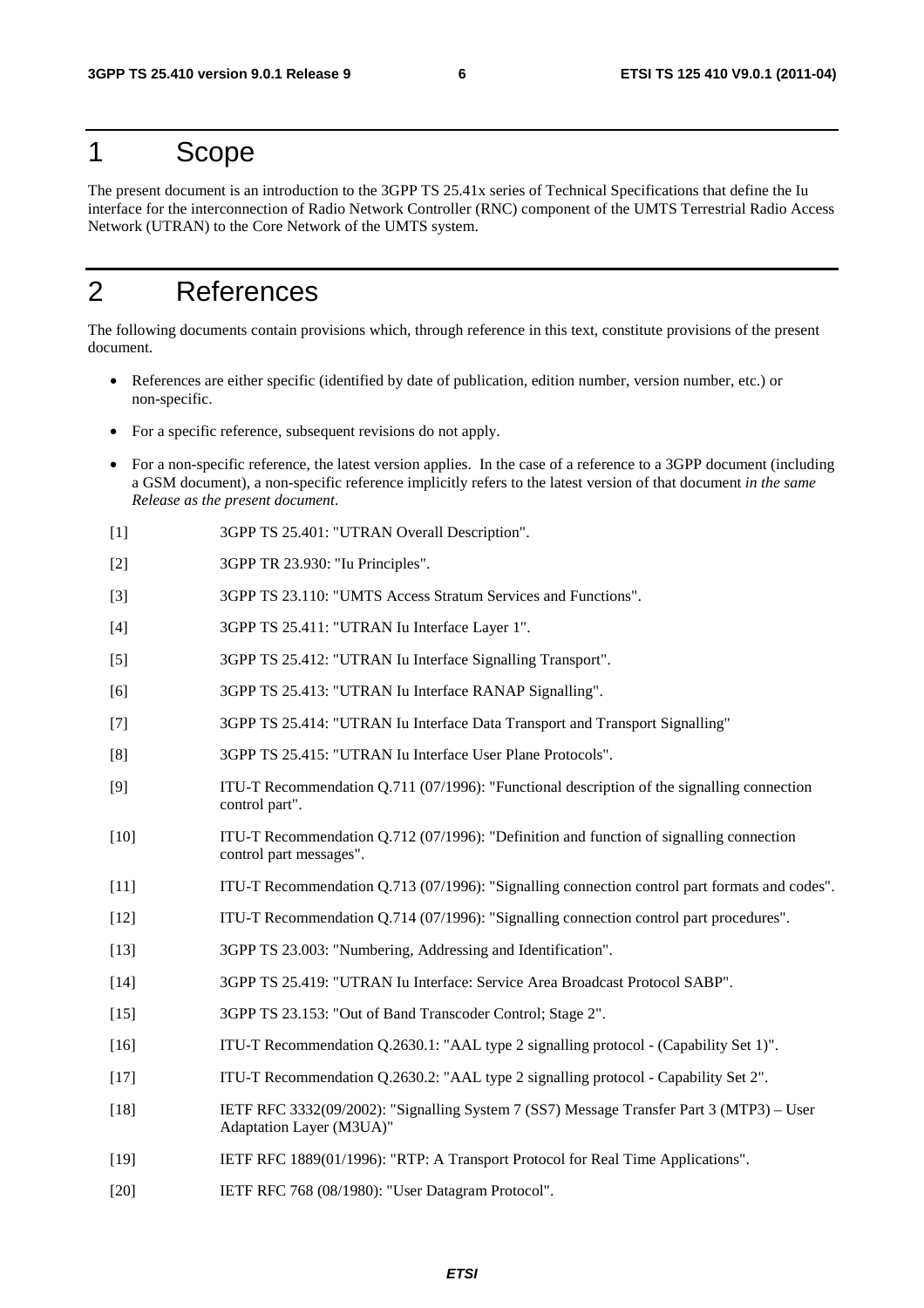- [21] IETF RFC 793 (09/1981): "TCP, Transmission Control Protocol".
- [22] **IETF RFC 791 (09/1981): "Internet Protocol".**
- [23] IETF RFC 2460 (12/1998): "Internet Protocol, Version 6 (IPv6) Specification".
- [24] IETF RFC 2960 (10/2000): "Stream Control Transmission Protocol".
- [25] 3GPP TS 23.236: "Intra-domain connection of Radio Access Network (RAN) nodes to multiple Core Network (CN) nodes".
- [26] 3GPP TS 23.251: "Network sharing Architecture and functional description".
- [27] 3GPP TS23.246: Multimedia Broadcast/Multicast Service (MBMS) Architecture and functional description
- [28] 3GPP TS 25.346: 'Introduction of the Multimedia Broadcast Multicast Service (MBMS) in the Radio Access Network (RAN); Stage 2'.
- 3 Definitions and abbreviations

## 3.1 Definitions

For the purposes of the present document, the terms and definitions given in TS 25.401 [1] apply.

**MBMS related terms and definitions:** 

**MBMS bearer service**: as defined in TS 23.246 [27].

**MBMS RAB**: as defined in TS 25.346 [28].

**MBMS Iu signalling connection**: as defined in TS 25.346 [28].

**MBMS session start**: as defined in TS 25.346 [28].

### 3.2 Abbreviations

For the purposes of the present document, the following abbreviations apply:

| 3G-MSC          | 3 <sup>rd</sup> Generation Mobile Switching Centre   |
|-----------------|------------------------------------------------------|
| 3G-SGSN         | 3 <sup>rd</sup> Generation Serving GPRS Support Node |
|                 |                                                      |
| AAL             | <b>ATM Adaptation Layer</b>                          |
| <b>ATM</b>      | <b>Asynchronous Transfer Mode</b>                    |
| BC              | <b>Broadcast</b>                                     |
| <b>BSSMAP</b>   | Base Station Subsystem Management Application Part   |
| <b>CBS</b>      | <b>Cell Broadcast Service</b>                        |
| <sub>CC</sub>   | <b>Connection Confirm</b>                            |
| CN              | Core Network                                         |
| C <sub>R</sub>  | <b>Connection Release</b>                            |
| <b>CREF</b>     | <b>Connection Refusal</b>                            |
| CS <sup>-</sup> | Circuit Switched                                     |
| <b>GT</b>       | Global Title                                         |
| GTP-U           | <b>GPRS</b> Tunnelling Protocol                      |
| <b>GWCN</b>     | Gateway Core Network                                 |
| <b>IMSI</b>     | <b>International Mobile Subscriber Identity</b>      |
| IP              | Internet Protocol                                    |
| <b>ISDN</b>     | <b>Integrated Services Digital Network</b>           |
| LA              | <b>Location Area</b>                                 |
| M3UA            | MTP3 User Adaptation Layer                           |
| <b>MBMS</b>     | Multimedia Broadcast Multicast Service               |
| <b>MOCN</b>     | Multi Operator Core Network                          |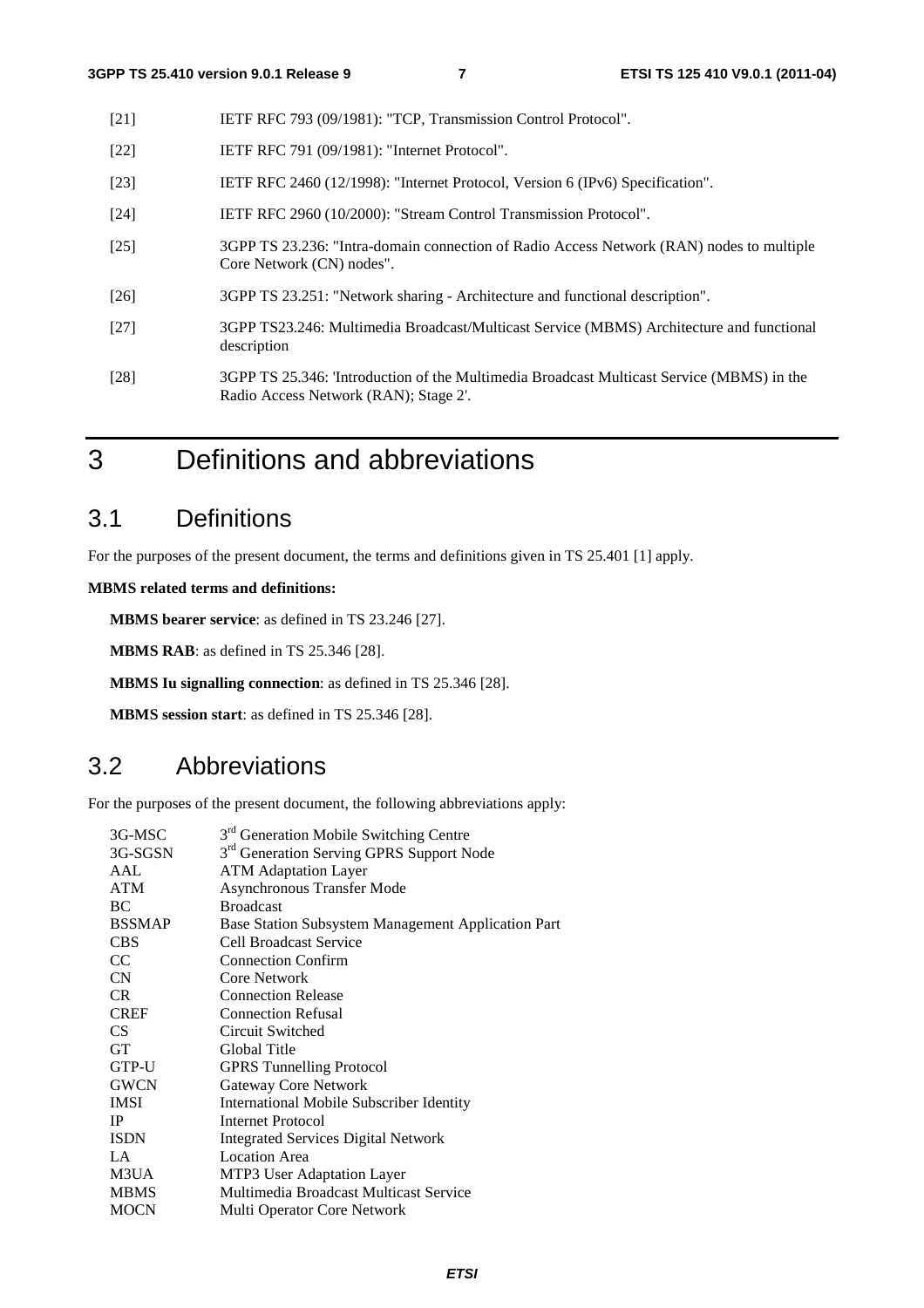| <b>NAS</b>   | Non Access Stratum                           |
|--------------|----------------------------------------------|
| <b>NACC</b>  | Network Assisted Cell Change                 |
| <b>NNSF</b>  | <b>NAS Node Selection Function</b>           |
| $O\&M$       | <b>Operation and Maintenance</b>             |
| <b>PLMN</b>  | <b>Public Land Mobile Network</b>            |
| <b>PS</b>    | Packet Switched                              |
| <b>PSTN</b>  | Public Switched Telephone Network            |
| <b>PVC</b>   | <b>Permanent Virtual Circuit</b>             |
| QoS          | Quality of Service                           |
| RA           | Routing Area                                 |
| <b>RAB</b>   | Radio Access Bearer                          |
| <b>RANAP</b> | Radio Access Network Application Part        |
| <b>RIM</b>   | <b>RAN Information Management</b>            |
| <b>RLP</b>   | Radio Link Protocol                          |
| <b>RNC</b>   | Radio Network Controller                     |
| RNL          | Radio Network Layer                          |
| RRC          | Radio Resource Control                       |
| <b>RTCP</b>  | <b>Real Time Control Protocol</b>            |
| <b>RTP</b>   | <b>Real Time Protocol</b>                    |
| <b>SA</b>    | Service Area                                 |
| <b>SABP</b>  | Service Area Broadcast Protocol              |
| SAP          | <b>Service Access Point</b>                  |
| <b>SCCP</b>  | <b>Signalling Connection Control Part</b>    |
| <b>SCTP</b>  | <b>Stream Control Transmission Protocol</b>  |
| <b>SNA</b>   | <b>Shared Network Area</b>                   |
| <b>SPC</b>   | <b>Signalling Point Code</b>                 |
| <b>SRNS</b>  | Serving Radio Network Subsystem              |
| SSN          | Sub-System Number                            |
| <b>SVC</b>   | <b>Switched Virtual Circuit</b>              |
| TCP          | <b>Transmission Control Protocol</b>         |
| UE           | User Equipment                               |
| <b>UDP</b>   | User Datagram Protocol                       |
| UP           | <b>User Plane</b>                            |
| <b>URA</b>   | <b>UTRAN Registration Area</b>               |
| <b>UTRAN</b> | <b>UMTS Terrestrial Radio Access Network</b> |
| VC           | <b>Virtual Circuit</b>                       |

## 3.3 Specification Notations

For the purposes of the present document, the following notations apply:

| Procedure | When referring to a procedure in the specification the Procedure Name is written with the first<br>letters in each word in upper case characters followed by the word "procedure", e.g. Radio<br>Network Layer procedures.   |
|-----------|------------------------------------------------------------------------------------------------------------------------------------------------------------------------------------------------------------------------------|
| Message   | When referring to a message in the specification the MESSAGE NAME is written with all letters<br>in upper case characters followed by the word "message", e.g. RADIO LINK SETUP REQUEST<br>message.                          |
| Frame     | When referring to a control or data frame in the specification the CONTROL/DATA FRAME<br>NAME is written with all letters in upper case characters followed by the words "control/data"<br>frame", e.g. DCH transport frame. |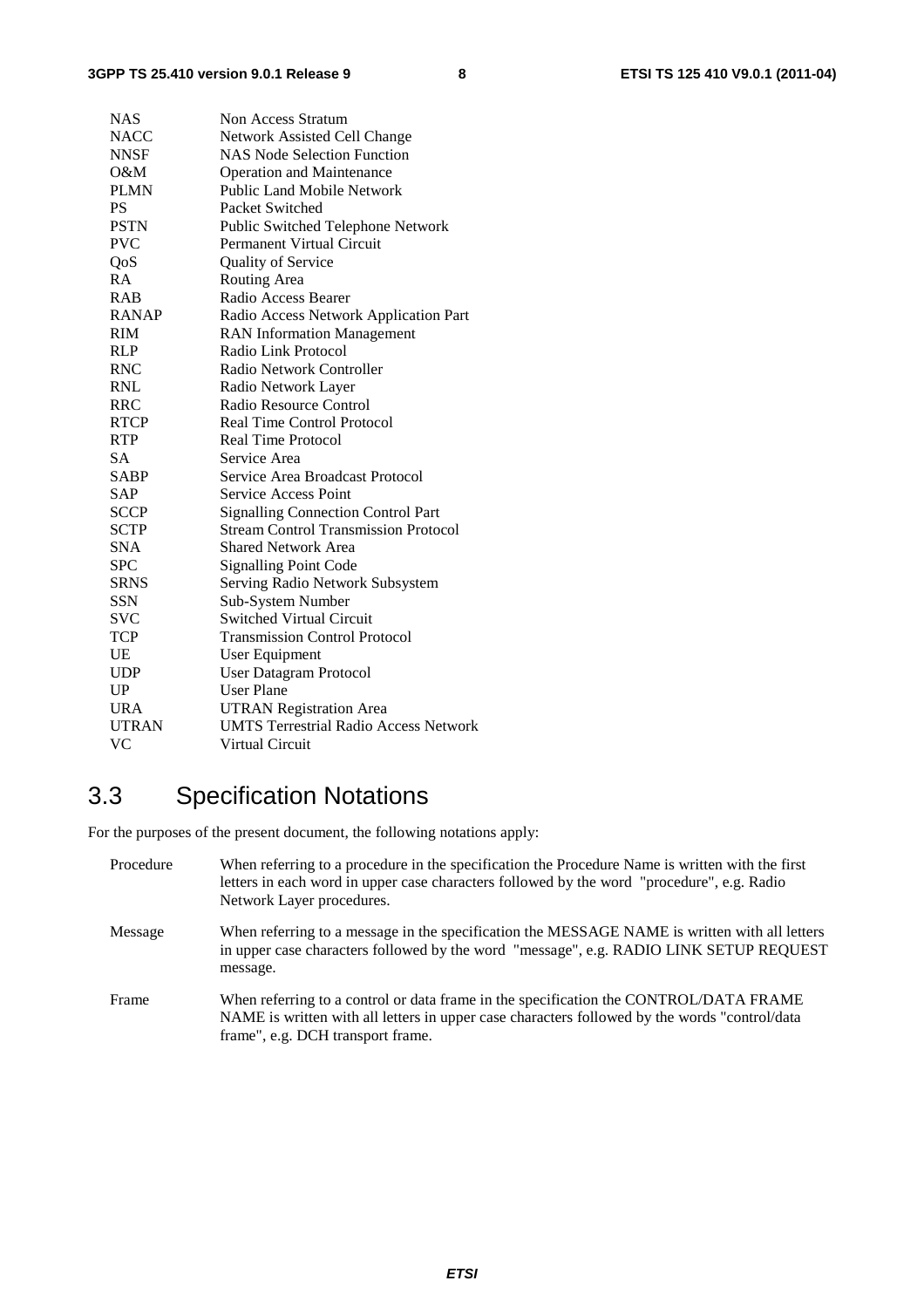## 4 General Aspects

### 4.1 UTRAN Architecture

#### 4.1.1 Iu Interface Architecture

The overall UMTS architecture and UTRAN architectures are described in TS 25.401 [1]. This subclause specifies only the architecture of the Iu interface, and shall not constrain the network architecture of either Core or Radio Access **Networks**.

The  $I_{\text{u}}$  interface is specified at the boundary between the Core Network and UTRAN. Figure 4.1 depicts the logical division of the  $I_u$  interface. From the Iu perspective, the UTRAN access point is an RNC.



**Iu Interface**



The Iu interface towards the PS-domain of the core network is called Iu-PS, and the Iu interface towards the CS-domain is called Iu-CS. The differences between Iu-CS and Iu-PS are treated elsewhere in the present document. The Iu interface to the Broadcast domain is called Iu-BC.

There shall not be more than one Iu interface (Iu-PS) towards the PS-domain from any one RNC– except where the NNSF is used, see subclause 4.1.3, or in MOCN configuration – see TS 23.251 [26]. Each RNC shall not have more than one Iu interface (Iu-CS) towards its default CN node within the CS domain, but may also have further Iu interfaces (Iu-CS) towards other CN nodes within the CS domain. (See TS 25.413 [6] for definition of Default CN node.) These further Iu interfaces (Iu-CS) shall only be used as a result of intra-MSC inter-system handover or SRNS relocation, in the case the anchor CN node directly connects to the target RNC. There may also be more than one Iu interface towards the CS-Domain if the NNSF is used – see subclause 4.1.3, or in MOCN configuration – see TS 23.251 [26]. There shall not be more than one Iu interface (Iu-BC) from an RNC towards the Broadcast domain.

In the separated core network architecture, this means that there shall be separate signalling and user data connections towards the PS and CS domains – this applies in both transport and radio network layers.

In the combined architecture, there shall be separate connections in the user plane towards the PS and CS domains (in both transport and radio network layers). In the control plane, there shall be separate SCCP connections to the two logical domains.

In either architecture, there can be several RNCs within UTRAN and so UTRAN may have several  $I<sub>u</sub>$  access points towards the Core Network. As a minimum, each Iu access point (in UTRAN or CN) shall independently fulfil the requirements of the relevant Iu specifications (25.41x series – see clause 7).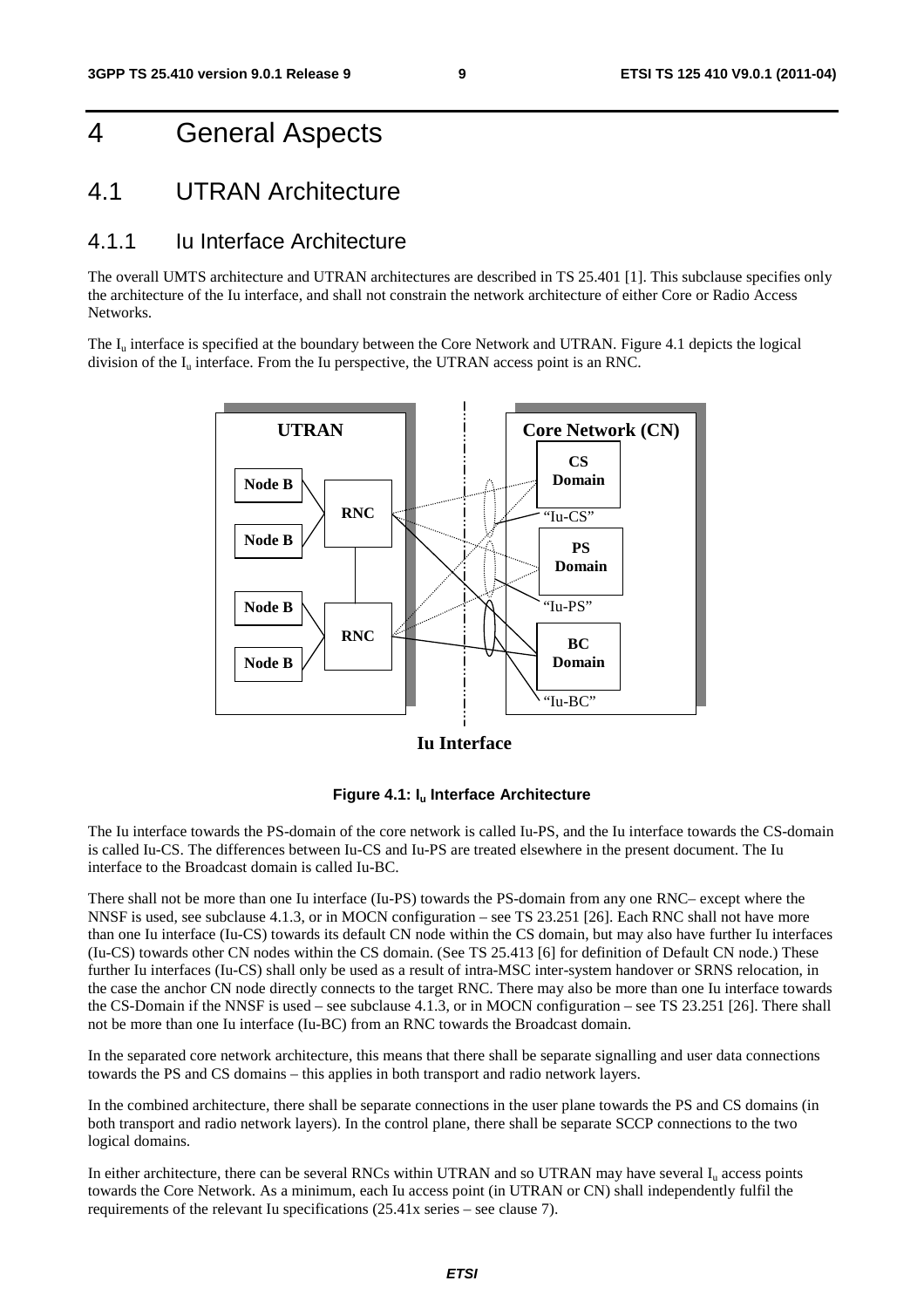#### 4.1.2 Iu connection principles

The Iu interface has a hierarchical architecture where one higher layer entity controls several lower layer entities. The hierarchy for the CN - UTRAN signalling connection end points is described below:

- Each CN Access Point may be connected to one or more UTRAN Access Points.
- For the PS domain, each UTRAN Access Point shall not be connected to more than one CN Access Point except where the NNSF is used, see subclause 4.1.3, or when RNC is shared in MOCN configuration..
- For the CS domain, each UTRAN Access Point may be connected to one or more CN Access Points.
- For the BC domain, each UTRAN Access Point may be connected to one CN Access Point only.

#### 4.1.3 Implementation of the NAS Node Selection Function

The optional NAS Node Selection Function (NNSF) is described in TS 23.236 [25].

If the NAS Node Selection Function is used by an RNC:

There may be more than one Iu interface (Iu-CS) towards the CS domain and/or more than one Iu interface (Iu-PS) towards the PS-domain from this RNC.

#### 4.1.4 Implementation of MOCN configuration support

The MOCN configuration is described in TS 23.251 [26]. When the RNC is shared in MOCN configuration:

- There may be more than one Iu interface (Iu-CS) towards the CS domain of different CN operators and/or more than one Iu interface (Iu-PS) towards the PS-domain of different CN operators from this RNC.
- The MOCN Rerouting Function shall be supported.

### 4.2 I<sub>u</sub> Interface General Principles

From a UTRAN perspective, maximising the commonality of the various protocols that flow on the Iu interface is desirable. This means at the minimum that:

- A common set of radio access bearer services will be offered by UTRAN to the Core Network nodes, regardless of their type (e.g. 3G-MSC or 3G-SGSN).

There will be a common functional split between UTRAN and the Core Network nodes, regardless of their type (e.g. 3G-MSC or 3G-SGSN).

Signalling in the radio network control plane shall not depend on the specific choice of transport layers.

### 4.3 I<sub>u</sub> Interface Specification Objectives

The following objectives are partly derived from TR 23.930 [2].

The  $I_{\rm u}$  interface shall be specified such that it can support:

- the interconnection of RNCs with Core Network Access Points within a single PLMN, and within several PLMNs in case of network sharing, as described in TS 23.251 [26].
- the interconnection of RNCs with Core Network Access Points irrespective of the manufacturer of any of the elements.
- all UMTS services.

The  $I<sub>u</sub>$  interface shall facilitate the use of the same RNC, MSC or SGSN in all PLMNs.

The I<sub>u</sub> interface shall facilitate the sharing of transport technology between Iu-PS and Iu-BC.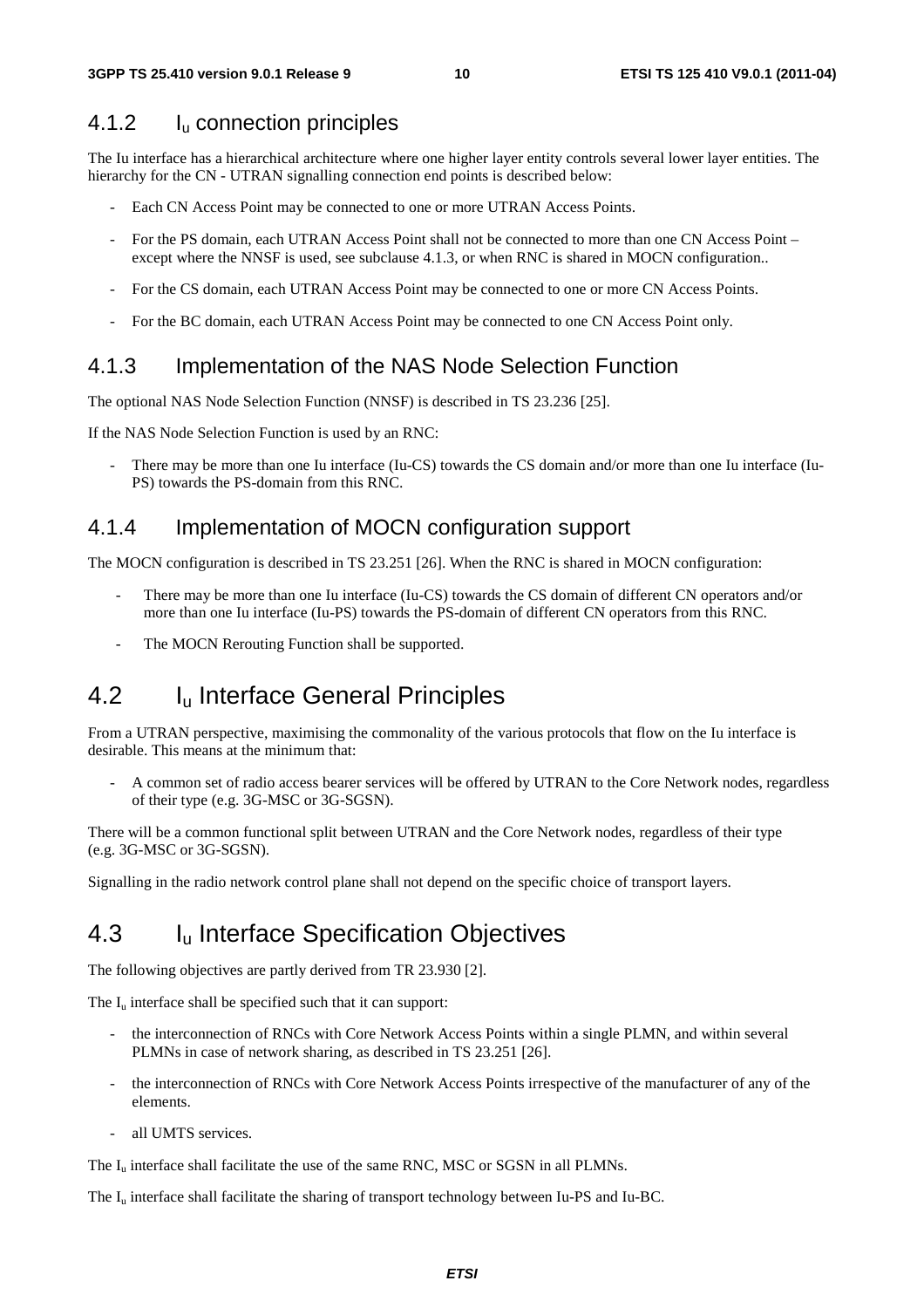The  $I_{\text{u}}$  interface shall allow interworking to the GSM Core Network.

Independence between the protocol layers and between control and user planes shall be maintained on the Iu interface.

The I<sub>u</sub> interface shall allow independent evolution of technologies within the Core, Radio Access and Transport Networks.

The  $I_u$  interface shall allow separate evolution of O&M facilities.

The  $I_{\text{u}}$  interface shall be standardised as an open and multi-vendor interface.

The Iu interface specifications shall facilitate the migration of some services from the CS-domain to the PS-domain. In particular, the RANAP protocol shall be common to both PS and CS domains, and the  $I<sub>u</sub>$  user plane protocol(s) shall be independent of the core network domain (PS or CS), except where a specific feature is only required for one domain.

## 4.4 Iu Interface Capabilities

The following capabilities are derived from the requirements described in TR 23.930 [2].

The  $I_{\text{u}}$  interface supports:

- procedures to establish, maintain and release Radio Access Bearers;
- procedures to perform SRNS relocation, intra-system handover, inter-system handover and inter-system change;
- procedures to support the Cell Broadcast service;
- a set of general procedures, not related to a specific UE;
- the separation of each UE on the protocol level for user specific signalling management;
- the transfer of NAS signalling messages between UE and CN;
- location services by transferring requests from the CN to UTRAN, and location information from UTRAN to CN. The location information may comprise a geographical area identifier or global co-ordinates with uncertainty parameters;
- simultaneous access to multiple CN domains for a single UE;
- mechanisms for resource reservation for packet data streams;
- procedures to support MBMS bearer services.

#### 4.5 Iu Interface Characteristics

#### 4.5.1 Use of Transport Network User Plane as Signalling Bearer

4.5.1.1 Use of SCCP

#### 4.5.1.1.1 General

The SCCP is used to support signalling messages between the CNs and the RNC. One user function of the SCCP, called Radio Access Network Application Part (RANAP), is defined. The RANAP uses one SCCP signalling connection per active UE and CN for the transfer of layer 3 messages. RANAP also uses one SCCP signalling connection per MBMS bearer service.

Both connectionless and connection-oriented procedures are used to support the RANAP. TS 25.413 [6] explains whether connection oriented or connectionless services should be used for each layer 3 procedure.

RANAP may use SSN, SPC and/or GT and any combination of them as addressing schemes for the SCCP. Which of the available addressing scheme to use for the SCCP is an operator matter.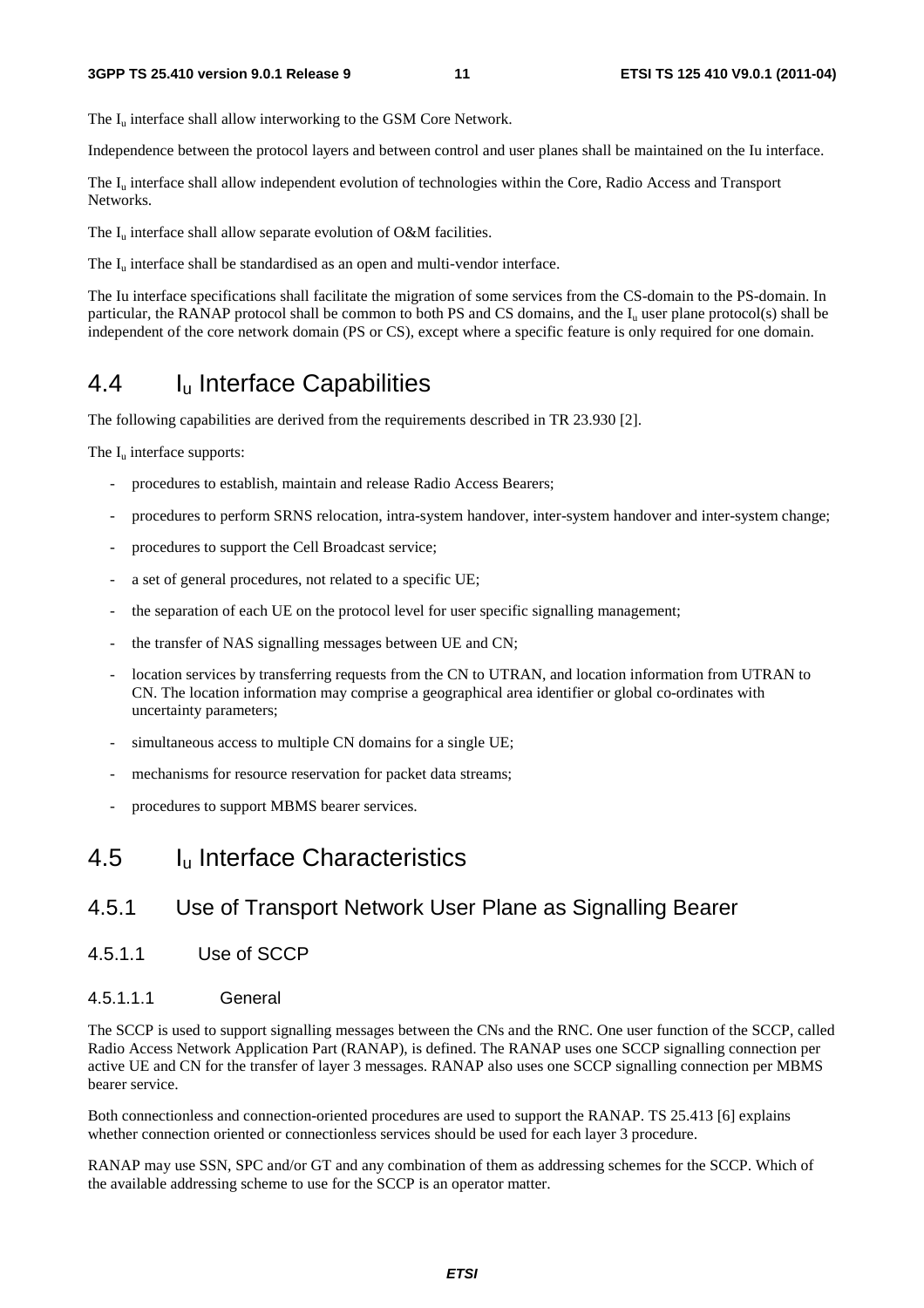When GT addressing is utilised, the following settings shall be used:

- SSN Indicator  $= 1$  (RANAP SSN as defined in TS 23.003 [13] shall always be included).
- Global Title Indicator = 0100 (GT includes translation type, numbering plan, encoding scheme and nature of address indicator).
- Translation Type =  $0000 0000$  (not used).
- Numbering Plan =  $0001$  (E.163/4).
- Nature of Address Indicator = 000 0100 (International Significant Number).
- Encoding Scheme  $= 0001$  or 0010 (BCD, odd or even).
- Routing indicator = 0 or 1 (route on GT or PC/SSN).

When used, the GT shall be the E.164 address of the relevant node.

The following subclauses describe the use of SCCP connections for RANAP transactions. Subclause 4.5.1.2 describes the connection establishment procedures. Subclause 4.5.1.3 describes the connection release procedures. Subclause 4.5.1.4 describes abnormal conditions.

#### 4.5.1.1.2 SCCP Connection Establishment procedure

A new SCCP connection is established when information related to the communication between a UE and the network has to be exchanged between RNC and CN, and no SCCP connection exists between the CN and the RNC involved, for the concerned UE. A new SCCP connection is also established for MBMS service purpose between the RNC and CN.

Various SCCP connection establishment cases have to be distinguished:

- i) RNC Initiated SCCP Signalling Connection for a UE;
- ii) CN Initiated SCCP Signalling Connection for a UE;
- iii) CN Initiated SCCP Signalling Connection for an MBMS Service.

The above cases are the only cases currently identified for SCCP connection establishment. Others may emerge in the future.

#### 4.5.1.1.2.1 Establishment procedure in case i

The SCCP signalling connection establishment is initiated, by the RNC, at the reception of the first layer 3 non access stratum message from the UE and at the execution of the enhanced relocation.

#### **Initiation**

The RNC sends SCCP CONNECTION REQUEST message to the Core Network. A RANAP message shall be included in the user data field of the SCCP CONNECTION REQUEST message when the RANAP message size is less than or equal to the maximum size of the user data field in the SCCP CONNECTION REQUEST message. When the RANAP message is longer than the maximum size, the user data field shall not be included in the SCCP CONNECTION REQUEST message.

If the Core Network receives an SCCP CONNECTION REQUEST message for a UE for which an SCCP connection already exists, or if the Core Network receives an SCCP CONNECTION REQUEST message that does not include a user data field, and later finds out that the SCCP CONNECTION REQUEST message was for a UE for which an SCCP connection already exists, the Core Network shall ensure that the new SCCP connection and the already existing SCCP connection are for the same UE, e.g. by security functions, and if so, release the already existing SCCP connection via the normal Iu Release procedure and all UTRAN resources allocated to it.

#### **Termination**

- **successful outcome** 
	- The SCCP CONNECTION CONFIRM message, which may optionally contain a connection oriented RANAP message in the user data field, is returned to the RNC.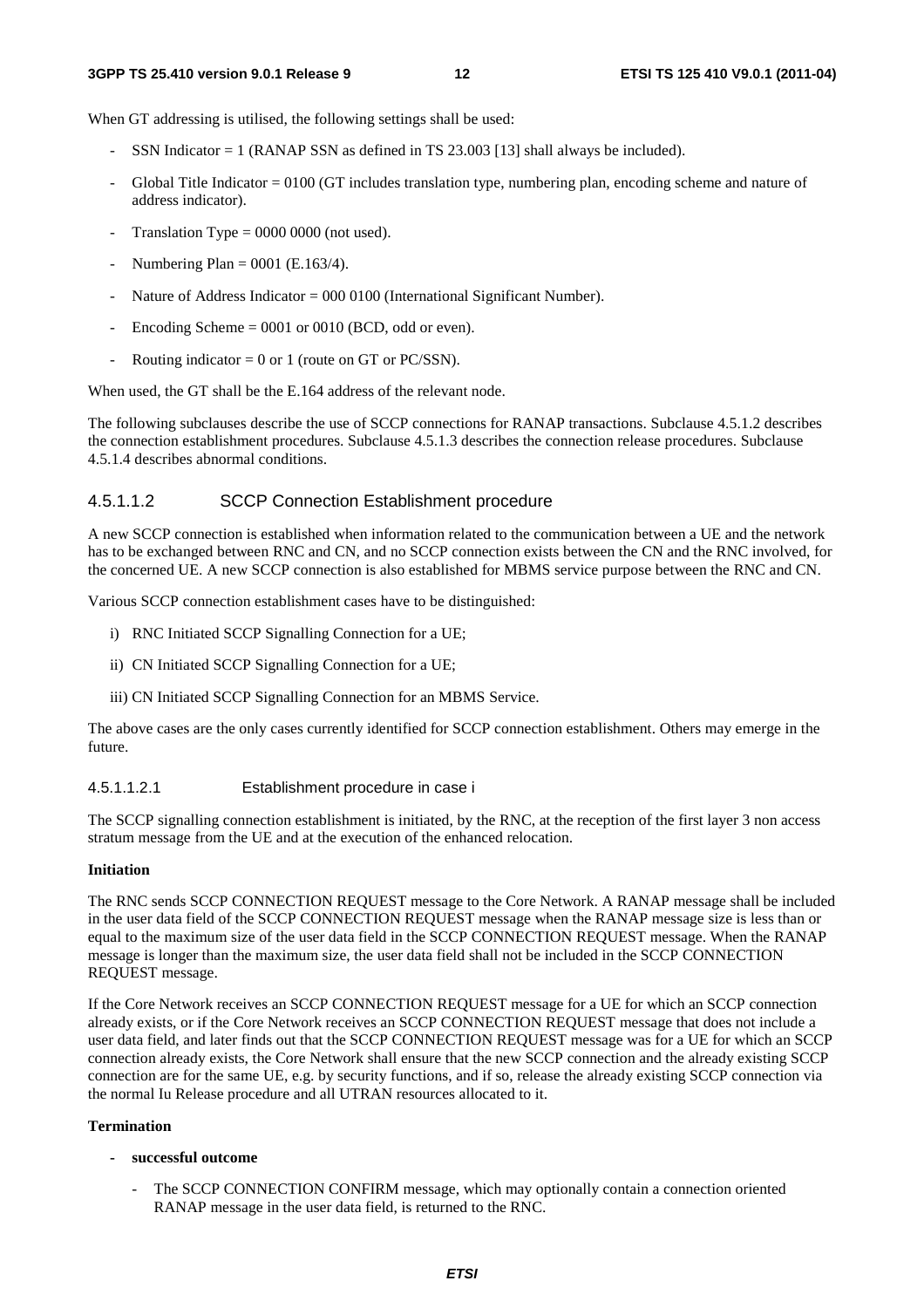#### **- unsuccessful outcome**

If the SCCP signalling connection establishment fails, an SCCP CONNECTION REFUSAL message will be sent back to the RNC. This message may contain a RANAP message in the user data field.

For more information on how the RANAP procedures Initial UE Message and Enhanced Relocation Complete are handled, please see the elementary procedures Initial UE Message and Enhanced Relocation Complete in TS 25.413 TS 25.413 [6].

> RNC CN CR  ${SSN=RANAP, a1=x, RANAP message or no user data}$ CC {a1=y,a2=x, RANAP message or no user data} <----------------------------------------- or CREF{a2=x, RANAP message or no user data} <----------------------------------------- a1 = source local reference, a2 = destination local reference, x = SCCP connection reference at the RNC, y = SCCP connection reference at the CN.

#### **Figure 4.2: Setting-up of RNC Initiated SCCP Signalling Connection**

#### 4.5.1.1.2.2 Establishment procedure in case ii

The SCCP signalling connection establishment is initiated, by the Core Network, in connection with performing a Relocation.

#### **Initiation**

The Core Network initiates the connection establishment by sending an SCCP CONNECTION REQUEST message to the RNC. Optionally, a RANAP message may be included in the user data field of the SCCP CONNECTION REQUEST message.

#### **Termination**

#### **- successful outcome**

- The SCCP CONNECTION CONFIRM message, which may optionally contain a connection oriented RANAP message in the user data field, is returned to the Core Network.
- **unsuccessful outcome** 
	- If the SCCP signalling connection establishment fails, an SCCP CONNECTION REFUSAL message will be sent back to the Core Network. This message may contain a RANAP message in the user data field.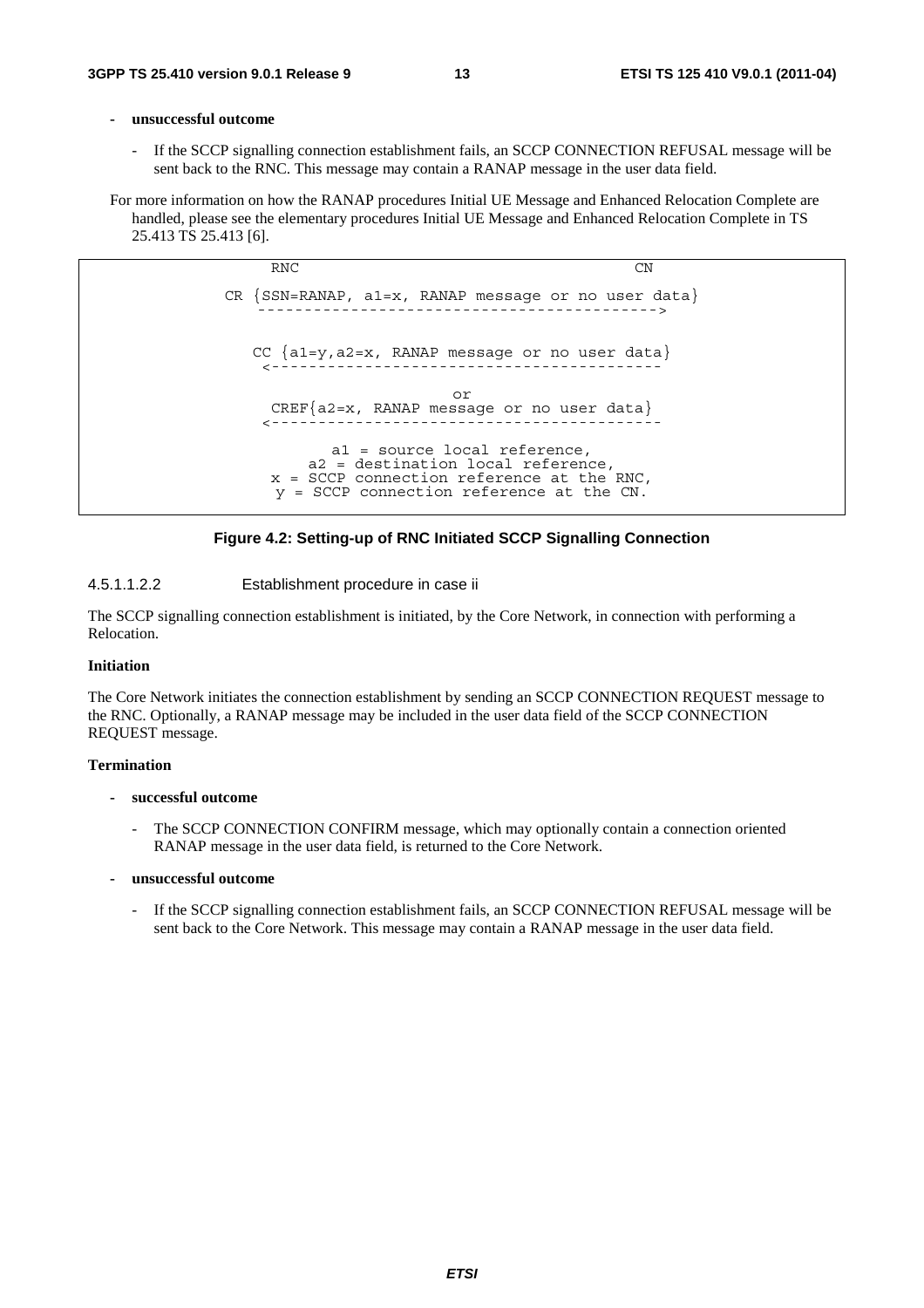```
RNC CN
CR \n{SSN=RANAP, al=y, RANAP message or no user data}CC \{a1=x, a2=y, RANAP message or no user data\}or 
    CREF{a2=y, RANAP message or no user data} 
                      ------------------------------------------> 
          a1 = source local reference, 
        a2 = destination local reference, 
    x = SCCP connection reference at the RNC, 
    y = SCCP connection reference at the CN.
```
#### **Figure 4.3: Setting-up of CN Initiated SCCP Signalling Connection**

#### 4.5.1.1.2.3 Establishment procedure in case iii

The SCCP signalling connection establishment is initiated, by the Core Network, to establish a new SCCP connection between the RNC and the CN for an MBMS service at the start of an MBMS session and when no SCCP connection already exists between the CN and the RNC involved, for the concerned MBMS service.

#### **Initiation**

The Core Network initiates the connection establishment by sending an SCCP CONNECTION REQUEST message to the RNC. Optionally, a RANAP message may be included in the user data field of the SCCP CONNECTION REQUEST message.

#### **Termination**

#### **- successful outcome**

- The SCCP CONNECTION CONFIRM message, which may optionally contain a connection oriented RANAP message in the user data field, is returned to the Core Network.
- **unsuccessful outcome** 
	- If the SCCP signalling connection establishment fails, an SCCP CONNECTION REFUSAL message will be sent back to the Core Network. This message may contain a RANAP message in the user data field.

#### 4.5.1.1.3 SCCP Connection Release procedure

This procedure is always initiated at the Core Network side in normal release case.

An SCCP connection is released when the CN realises that a given signalling connection is no longer required.

The CN sends a SCCP RELEASED message.

The procedure may be initiated at the Core Network side and the RNC side in any abnormal release case.

#### 4.5.1.1.4 General SCCP Abnormal Conditions

If a user-out-of-service information or signalling-point-inaccessible information is received by the RANAP, no new attempt to establish SCCP connections towards the affected point code will be started until the corresponding user-inservice information or signalling-point-accessible information is received.

When a user-out-of-service information or signalling-point-inaccessible is received by the RNC, an optional timer may be started. When the timer expires, all the SCCP connections towards the affected point code will be released. When the user-in-service or signalling-point-accessible is received, the timer is stopped.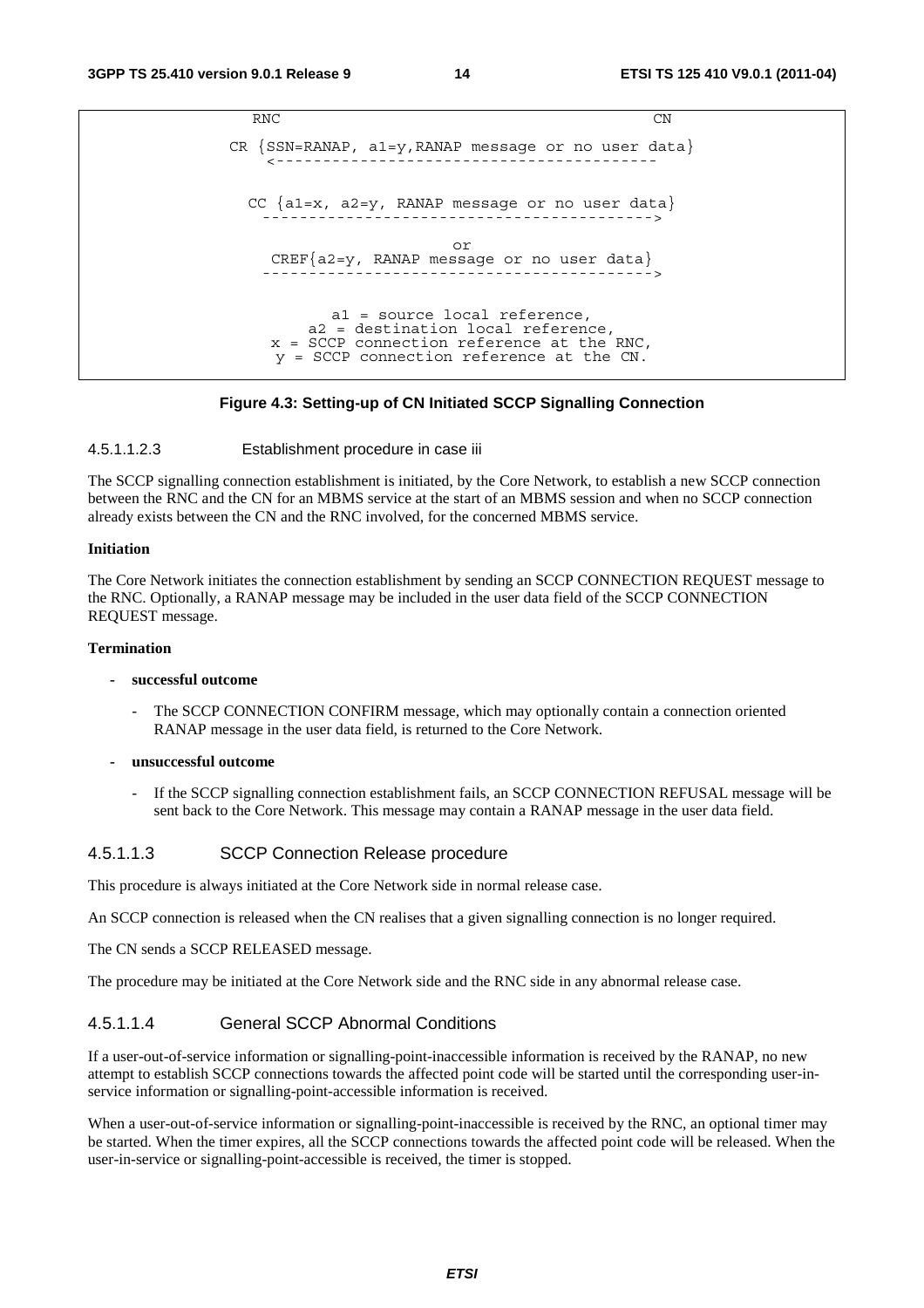If for any reason an SCCP connection is released, the optional timer expires or a connection refusal is received while any of the RANAP procedures are being performed or while a dedicated resource is still allocated, the following actions are taken:

#### **At RNC:**

- Any RNC procedure relating to that connection is abandoned.
- The UTRAN resources allocated to the connection are released.

#### **At Core Network:**

The resources associated with the SCCP connection are cleared as soon as possible.

#### 4.5.1.2 Use of MTP3b

- For a given MSC, the RNC shall be able to access RANAP and ALCAP either under the same MTP3b destination point code, or under different point codes;
- For a given RNC, the MSC shall be able to access RANAP and ALCAP either under the same MTP3b destination point code, or under different point codes.

#### 4.5.2 Use of Transport Network User Plane as User Data Bearer

#### 4.5.2.1 Use of AAL2

In the ATM transport option AAL2 is used as the user data bearer towards the CS domain.

Q.2630.2 [17] is used as the protocol for dynamically setup AAL-2 connections over Iu towards the CS domain. Q.2630.2 [17] adds new optional capabilities to Q.2630.1 [16].

#### 4.5.2.2 Use of GTP-U

GTP-U is used as the user data bearer towards the PS domain.

RANAP Signalling is used to establish, modify and release the GTP-U tunnels towards the PS domain.

#### 4.5.2.3 Use of RTP

RTP/UDP/IP is used as the user data bearer towards the CS domain in the IP transport option. The use of RTCP [19] is optional.

RANAP Signalling is used to establish, modify and release RTP sessions towards the CS domain.

#### 4.5.3 Use of Transport Network User Plane on Iu-BC

TCP/IP is used as the bearer for the radio network layer protocol over  $I_u$ -BC.

The TCP connection is normally established by the CN using standard TCP procedures.

A new TCP connection is established by the RNC only when there is information (e.g. failure or restart indications) that needs to be sent from RNC to the CN, and there is no existing TCP connection. The RNC shall establish the connection using standard TCP procedures.

The node that established the connection shall release the TCP connection.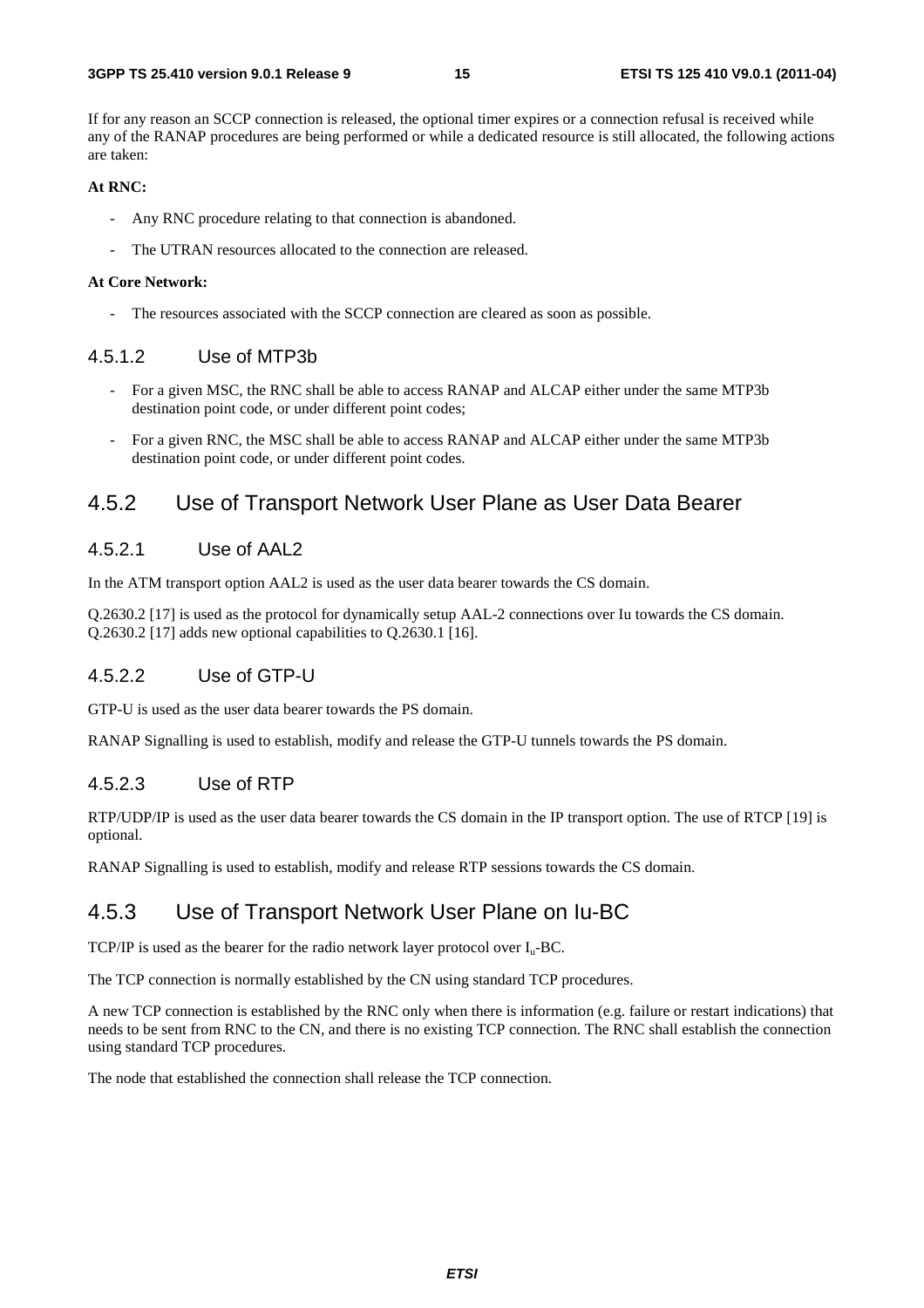## 5 Functions of the  $I_u$  Interface Protocols & Functional Split

## 5.1 General

This subclause defines the functional split between the core network and the UMTS radio access network. In addition, the possible interaction between the functions is defined. The functional split is shown in table 5.1.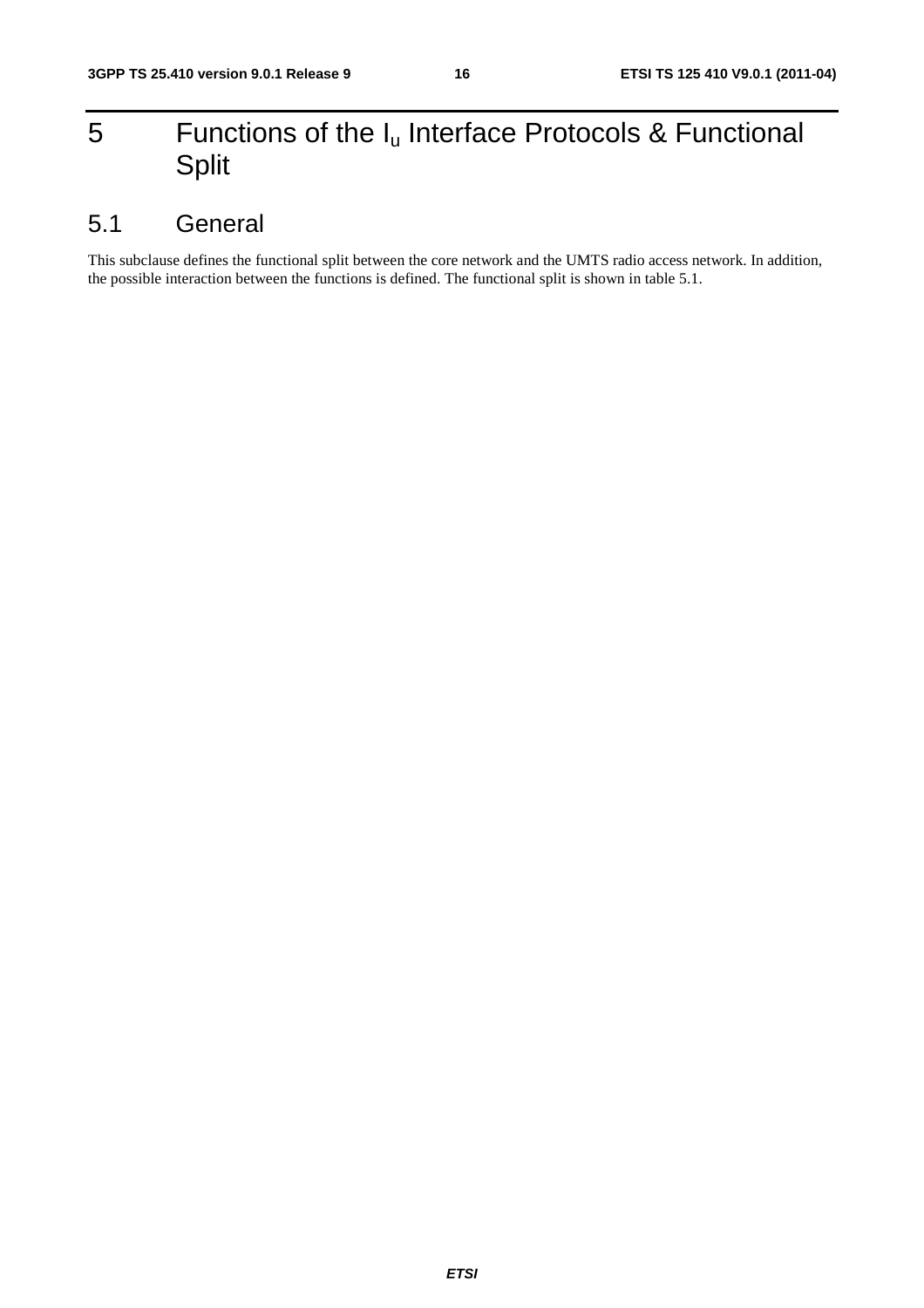| <b>Function</b>                                      | <b>UTRAN</b>                    | <b>CN</b>                           |
|------------------------------------------------------|---------------------------------|-------------------------------------|
| <b>RAB management functions:</b>                     |                                 |                                     |
| RAB establishment, modification and release          |                                 | х                                   |
| RAB characteristics mapping $I_u$ transmission       | $\frac{\mathsf{x}}{\mathsf{x}}$ |                                     |
| bearers                                              |                                 |                                     |
| RAB characteristics mapping Uu bearers               | $\frac{X}{X}$                   |                                     |
| RAB queuing, pre-emption and priority                |                                 | х                                   |
|                                                      |                                 |                                     |
| <b>Radio Resource Management functions:</b>          |                                 |                                     |
| Radio Resource admission control                     | Χ                               |                                     |
| <b>Broadcast Information</b>                         | X                               | х                                   |
| Iu link Management functions:                        |                                 |                                     |
| I <sub>u</sub> signalling link management            | х                               | х                                   |
| ATM VC management                                    | $\overline{\mathsf{x}}$         | $\overline{\mathsf{x}}$             |
| AAL2 establish and release                           |                                 |                                     |
| AAL5 management                                      | $\frac{\mathsf{X}}{\mathsf{X}}$ | $\frac{\overline{x}}{\overline{x}}$ |
| GTP-U Tunnels management                             | $\overline{\mathsf{x}}$         | $\overline{\mathsf{x}}$             |
| <b>TCP Management</b>                                | $\overline{\mathsf{x}}$         | X                                   |
| <b>Buffer Management</b>                             | X                               |                                     |
|                                                      |                                 |                                     |
| Iu U-plane (RNL) Management:                         |                                 |                                     |
| I <sub>u</sub> U-plane frame protocol management     |                                 | х                                   |
| I <sub>u</sub> U-plane frame protocol initialization | X                               |                                     |
|                                                      |                                 |                                     |
| <b>Mobility management functions:</b>                |                                 |                                     |
| Location information reporting                       | Χ                               | х                                   |
| Handover and Relocation                              |                                 |                                     |
| Inter RNC hard HO, lur not used or not available     | Χ                               | Χ                                   |
| Serving RNS Relocation (intra/inter MSC)             | X                               | X                                   |
| Inter system hard HO (UMTS-GSM)                      | X                               | $\overline{\mathsf{x}}$             |
| Inter system Change (UMTS-GSM)                       | $\overline{\mathsf{x}}$         | $\overline{\mathsf{x}}$             |
| Paging Triggering                                    |                                 | $\overline{\mathsf{x}}$             |
| <b>GERAN System Information Retrieval</b>            | X                               | $\overline{\mathsf{x}}$             |
| <b>Security Functions:</b>                           |                                 |                                     |
| Data confidentiality                                 |                                 |                                     |
| Radio interface ciphering                            | х                               |                                     |
| Ciphering key management                             |                                 | Х                                   |
| User identity confidentiality                        | Χ                               | X                                   |
| Data integrity                                       |                                 |                                     |
| Integrity checking                                   | Χ                               |                                     |
| Integrity key management                             |                                 | Χ                                   |
|                                                      |                                 |                                     |
| <b>Service and Network Access functions:</b>         |                                 |                                     |
| CN Signalling data                                   | X                               | Χ                                   |
| Data Volume Reporting                                | $\overline{\mathsf{x}}$         |                                     |
| <b>UE Tracing</b>                                    | Χ                               | х                                   |
| Location reporting                                   | Χ                               | X                                   |
| I <sub>u</sub> Co-ordination functions:              |                                 |                                     |
| Paging co-ordination                                 | X                               | х                                   |
| <b>NAS Node Selection Function</b>                   | X                               |                                     |
| <b>MOCN Rerouting Function</b>                       | $\overline{\mathsf{x}}$         | Χ                                   |
|                                                      |                                 |                                     |
| <b>MBMS functions</b>                                | Х                               | х                                   |
| <b>MBMS RAB Management</b>                           | X                               | $\overline{\mathsf{x}}$             |
| <b>MBMS UE Linking Function</b>                      | Χ                               | X                                   |
| <b>MBMS Registration Control Function</b>            | Χ                               | X                                   |
| <b>MBMS Enquiry Function</b>                         | $\overline{\mathsf{x}}$         | $\overline{\mathsf{x}}$             |

#### **Table 5.1: Iu interface functional split**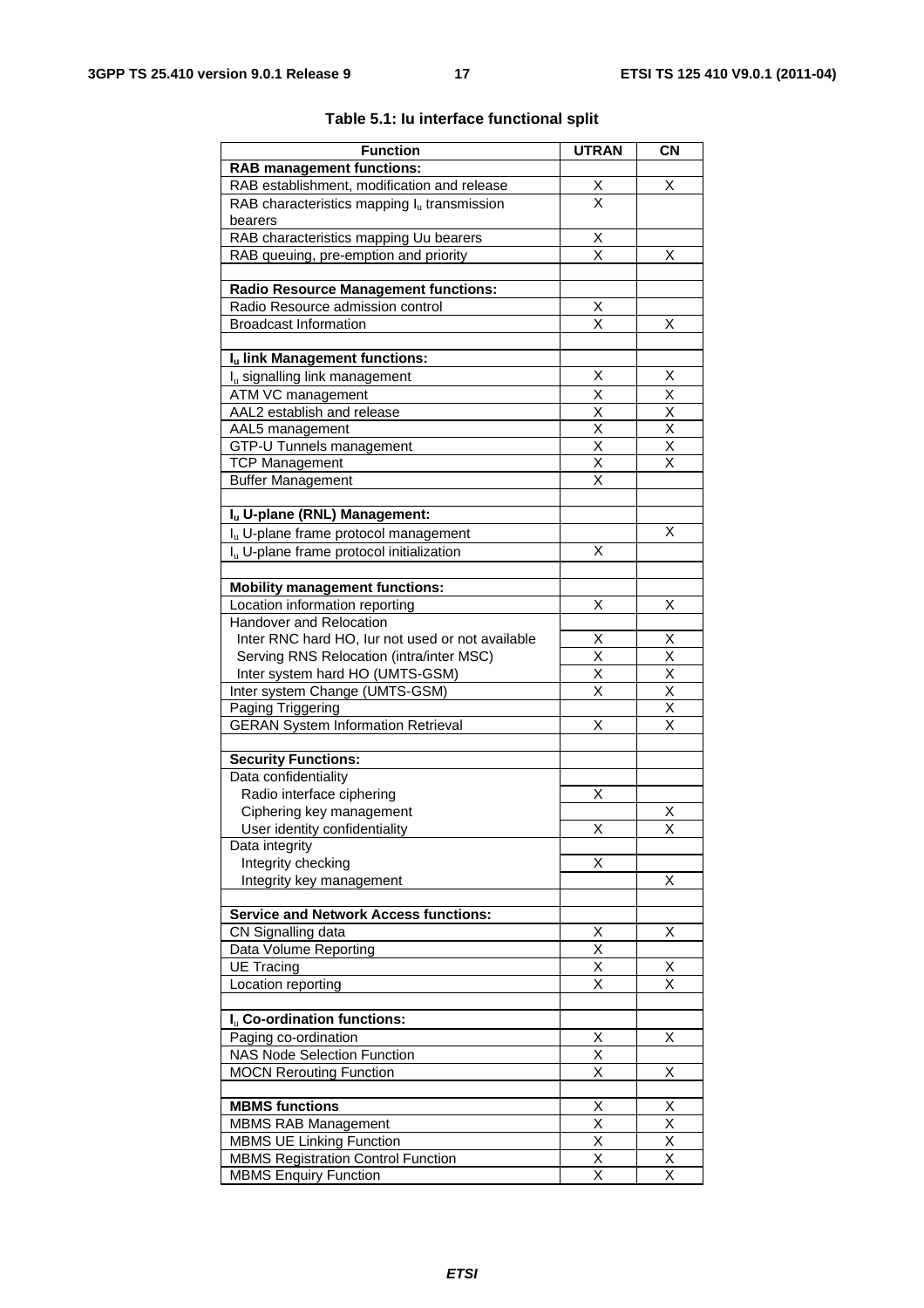## 5.2 RAB management Functions

### 5.2.1 RAB establishment, modification and release function

The RAB, Radio Access Bearer, is defined to be set-up between UE and CN. Depending on subscription, service, requested QoS etc. different types of RABs will be used. It is the CN that controls towards the UTRAN the establishment, modification or release of a RAB. Furthermore, the CN selects the type of the transport bearer, i.e. ATM or IP.

The RAB identity is allocated by CN by mapping the value for the NAS Binding information (from the actual protocol IE for the respective CN domain) to the RAB ID as specified in TS 23.110 [3]. The RAB identity is globally significant on both the radio bearer and on the Iu bearer for a given UE in a particular CN domain.

RAB establishment, modification and release is a CN initiated function.

RAB establishment, modification and release is a UTRAN executed function.

RAB release request is a UTRAN initiated function, triggered when UTRAN e.g. fails to keep the RAB established with the UE.

### 5.2.2 RAB characteristics mapping to Uu bearers function

The RAB characteristics mapping function is used to map the radio access bearers to the Uu bearers. The mapping is performed during the establishment of the RAB. UTRAN shall perform the mapping between the bearers.

RAB mapping to Uu transmission bearers is a UTRAN function.

### 5.2.3 RAB characteristics mapping to Iu transport bearers

The RAB characteristics mapping function is used to map the radio access bearers to the Iu interface transport bearers. The mapping is performed during the establishment of the RAB.

UTRAN shall perform this mapping between the bearers if AAL2 is used, since it is the UTRAN that establishes the AAL2 connections.

In case of RAB towards the PS domain, UTRAN shall perform the mapping between the radio access bearers and the IP layer.

RAB characteristics mapping to Iu transport bearers is a UTRAN function.

### 5.2.4 RAB queuing, pre-emption and priority function

The allocation/retention priority level of a RAB is determined by the CN based on e.g. subscription information, QoS information etc. Accordingly, the CN shall request RAB establishment or modification with an indication of the priority level and the pre-emption capability of that RAB and the queuing vulnerability. Queuing and resource pre-emption shall be performed by UTRAN accordingly.

RAB queuing, pre-emption and allocation/retention priority handling is a UTRAN controlled function.

RAB queuing, pre-emption and allocation/retention priority setting is a CN function.

### 5.3 Radio Resource Management over Iu

#### 5.3.1 Radio resource admission control

When UTRAN receives a request to establish or modify a radio access bearer from the CN, the current radio resource situation is analysed and the admission control either accepts or rejects the request. This is called "Radio resource admission control" and is handled by the UTRAN. If the request is queued, it is handled by the RAB queuing, preemption and priority function.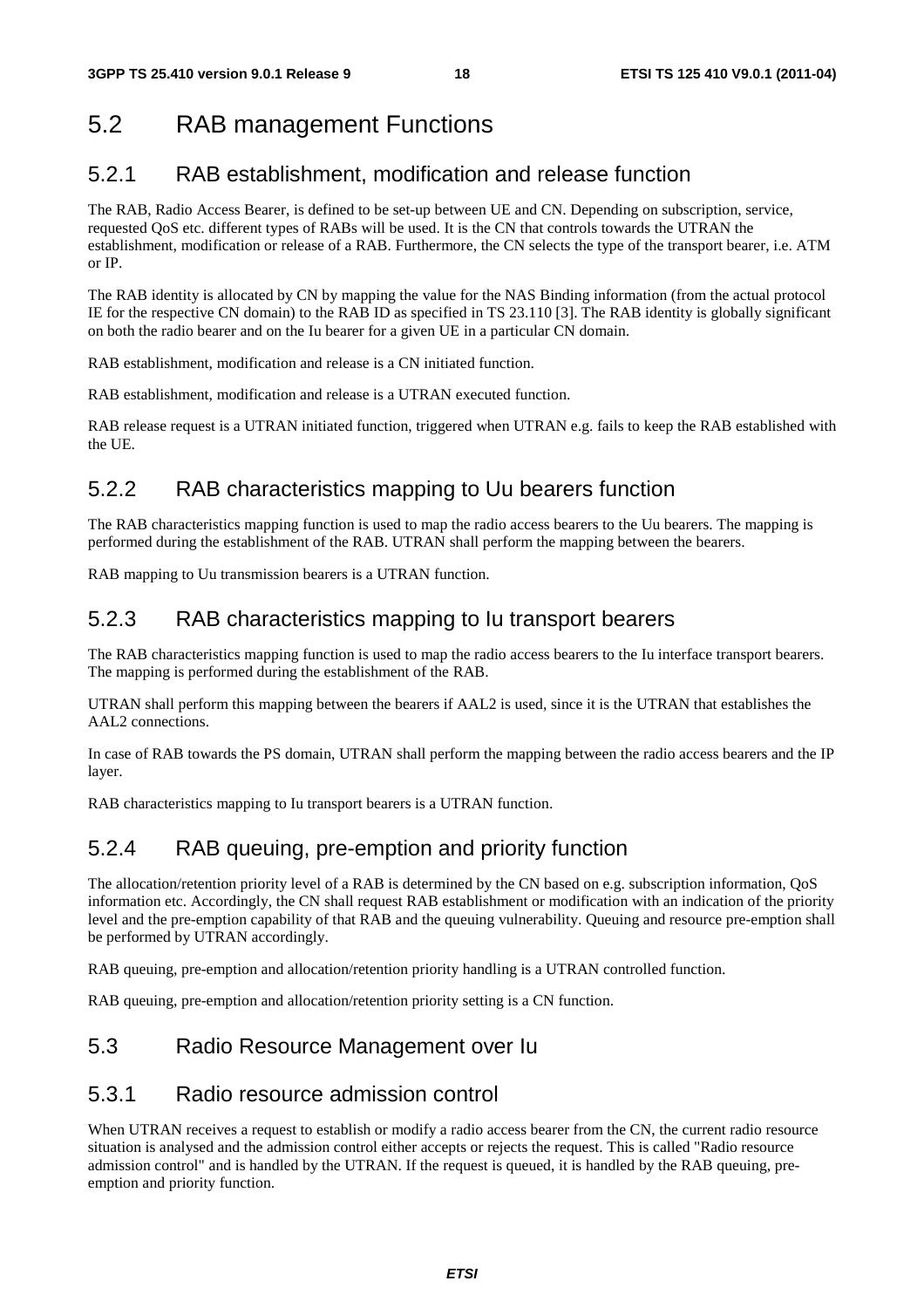### 5.3.2 Broadcast information management

This function consists in the broadcast from network toward UE of some information in the coverage area of the whole network or different parts of the network.

There are two kinds of Broadcast information management. UTRAN broadcast information, and Cell Broadcast information management. All UTRAN broadcast information management shall be handled locally within UTRAN. All Cell Broadcast information is controlled by CN and executed by UTRAN.

## 5.4 I<sub>u</sub> link Management functions

### 5.4.1 **I**<sub>u</sub> Signalling Link Management function

The I<sub>u</sub> signalling link management function provides a reliable transfer of the radio network signalling between UTRAN and CN. Both CN and UTRAN manage the function.

This function is in particular responsible for Iu signalling connection establishment, which can be established either by the CN or the RNC and for  $I_u$  signalling connection release, which is controlled by CN possibly upon UTRAN request.

### 5.4.2 ATM Virtual Connection Management function

This function refers to handling of ATM Virtual Connections (VCs) between CN and UTRAN.

This function shall be used to establish, maintain and release the ATM VCs. For permanent VCs, it is regarded to be an O&M function.

This function also includes the selection of a Virtual Circuit to be used for a particular RAB. The selection of ATM VC upon an Iu radio access bearer service request, shall be done by UTRAN. The selected VC shall fulfil the requirements of the request. The VC may consist of several sublinks: such as SCCP connections, AAL2 connections or IP flows.

### 5.4.3 AAL2 connection establish and release function

This function is used to establish and release the AAL type 2 connections between CN and UTRAN upon an Iu radio access bearer service request. Both UTRAN and CN are taking part in the establishment of AAL2 connection. UTRAN shall initiate both establishment and release of AAL2 connections. In abnormal cases, the CN may also initiate release of AAL2 connections. The use of AAL2 for Iu transmission bearers depends on type of CN.

### 5.4.4 AAL5 management function

AAL5 connections between CN and UTRAN shall be pre-configured at system initialisation. Basic configuration is PVCs. For user data, SVC is possible.

The AAL5 management is a function handled by both the CN and the UTRAN.

### 5.4.5 GTP-U tunnels management function

This function is used to establish and release GTP-U tunnels between CN and UTRAN upon a radio access bearer service request. This involves assigning a tunnel identifier for each direction and the creation of a context containing the tunnel information. The tunnel identifier for the downlink is allocated by the UTRAN, and the tunnel identifier for the uplink is allocated by the CN. Both CN and UTRAN should maintain the context. The use of GTP-U for I<sub>u</sub> transport bearers depends on type of CN.

### 5.4.6 TCP Management Function

This function is used to establish and release the TCP connections between CN and UTRAN over Iu-BC.

The TCP management function exists in both UTRAN and CN.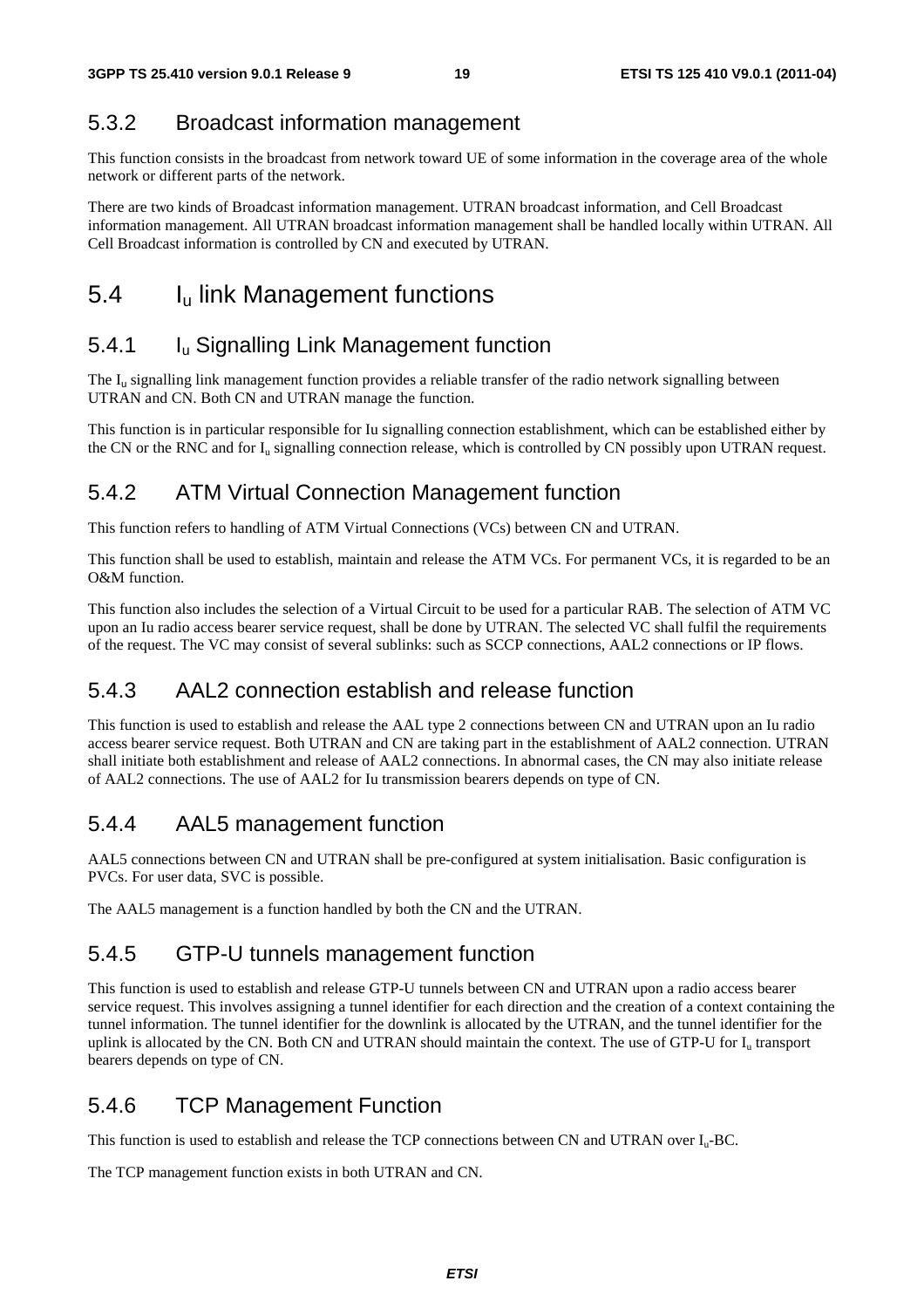### 5.4.7 Buffer Management

Congestion control shall be performed over the Iu user plane using buffer management and no flow control.

This function includes buffers to store received packet data units that at reception can not be processed due to e.g. congestion. In UTRAN, there must be a buffer management function handling received packets from the peer CN node.

The used mechanism is not in the scope of the present document and not relevant to be standardised.

Buffer management is a UTRAN function.

### 5.4.8 RTP Session Management Function

This function is used to establish and release RTP sessions between CN and UTRAN upon a radio access bearer service request. This involves assigning a RTP session identifier for each direction and the creation of a context containing the RTP session information. The RTP session identifier for the downlink is allocated by the UTRAN, and the RTP session identifier for the uplink is allocated by the CN. Both CN and UTRAN should maintain the RTP session context. The use of RTP for Iu transport bearers depends on type of CN.

## 5.5 Iu U-plane (RNL) Management Functions

### 5.5.1 Iu U-plane frame protocol mode selection function

The  $I_{\rm u}$  UP in the Radio Network Layer provides modes of operation that can be activated on RAB basis. For a given RAB, the  $I_{\rm u}$  UP operates either in a Transparent or in Support mode.  $I_{\rm u}$  U-plane frame protocol mode is selected by the CN. A set of appropriate U-plane version(s) is indicated within RANAP. The final U-plane version is selected during the Iu UP initiation procedure among the indicated version(s).

This function is a CN function.

### 5.5.2 Iu U-plane frame protocol initialisation

 $I_{u}$  U-plane frame protocol is initialised by the UTRAN. In certain cases, as described in TS 23.153 [15], the  $I_{u}$  U-plane frame protocol may be initialised by the CN.

## 5.6 Mobility Management Functions

### 5.6.1 Location information update function

Some functionality within the CN, needs information about the present location of an active UE, i.e. a UE with established signalling connection. The Location information update function is used to transfer this information from the UTRAN to the CN. It is the UTRAN responsibility to send this information initially at the signalling connection establishment for a UE and at any change of the UE location as long as the signalling connection exists. For this function, the location information shall be at Location and Routing Area level.

### 5.6.2 Handover and Relocation functions

#### 5.6.2.1 Inter RNC hard HO function, Iur not used or not available

This functionality includes procedures for handover from one RNC to another RNC when Iur interface is not used or is not available, i.e. soft handover is not possible. The connection is switched in the CN, so both UTRAN and CN are involved. Both intra and inter CN entity cases are applicable. This functionality includes also the moving of the Serving RNS functionality from one RNC to another RNC.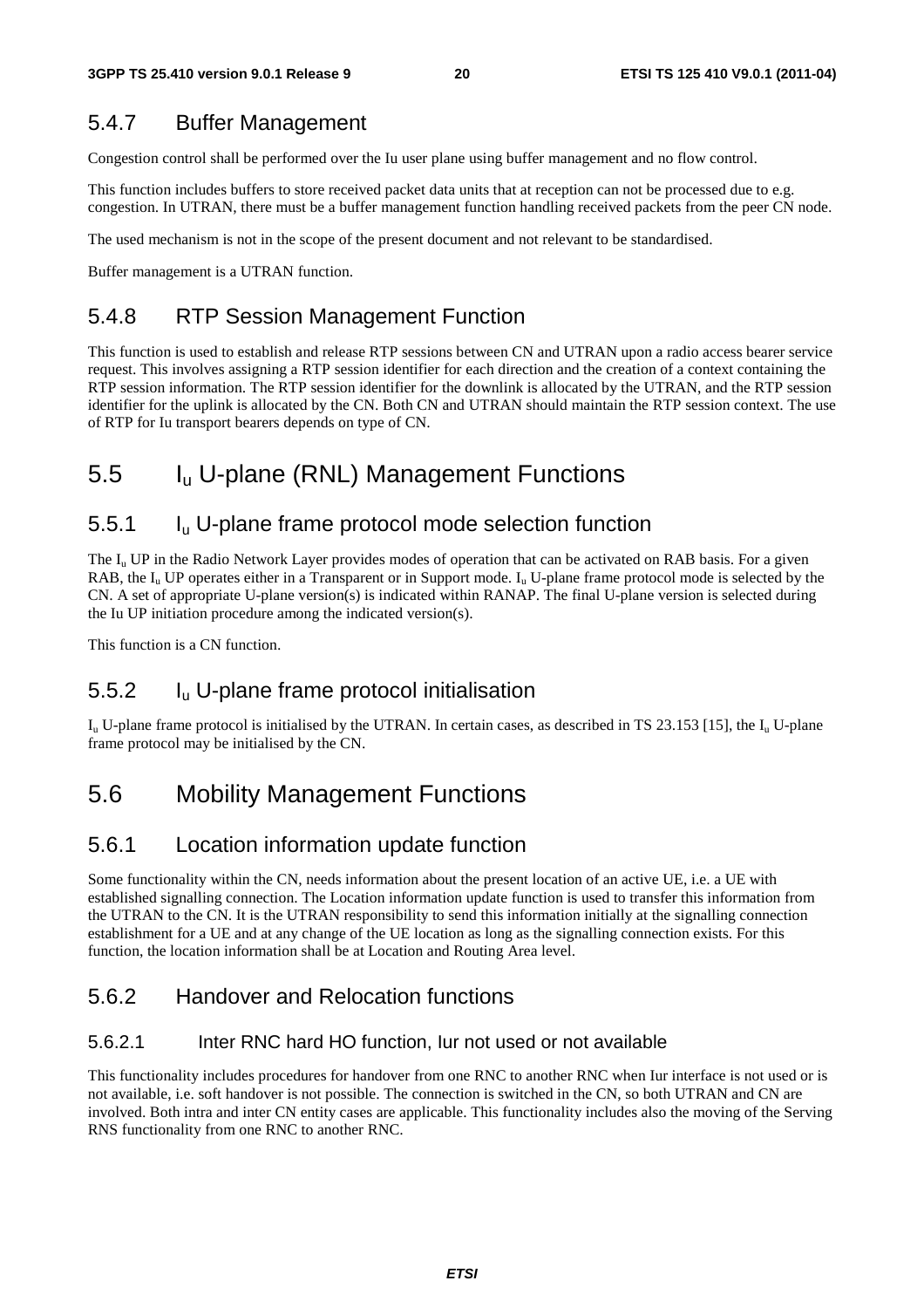#### 5.6.2.2 Serving RNS Relocation function

This functionality allows moving the Serving RNS functionality from one RNC to another RNC, e.g. closer to where the UE has moved during the communication. The Serving RNS Relocation procedure may be applied when active cell management functionality has created a suitable situation for it. Both UTRAN and CN are involved.

#### 5.6.2.3 Inter system Handover (e.g. UMTS-GSM) function

Inter system handover is performed when a mobile hands over between cells belonging to different systems such as GSM and UMTS. For intersystem handover between UMTS and GSM, the GSM procedures are used within the GSM network. Both UTRAN and CN are involved.

NOTE: The GSM BSSMAP procedures are outside the scope of the present document.

### 5.6.2A Inter System Change (e.g. UMTS-GSM) function

Inter system change is performed when a GPRS attached mobile moves from cells belonging to different systems such as GSM and UMTS. For intersystem change between UMTS and GSM, the GPRS procedures are used within the GPRS network. Both UTRAN and CN are involved.

### 5.6.3 Paging Triggering

The Core Network shall, when considered necessary, trigger the Location/Routing/RNC Area paging in the UTRAN system.

### 5.6.4 Shared Networks Access Control

The Shared Networks Access Control function allows the CN to request the UTRAN to apply UE specific access control to the UTRAN and the neighbouring networks on a PLMN or an SNA basis. The Shared Networks Access Control function is further described in TS 25.401 [1].

### 5.6.5 GERAN System Information Retrieval

In order to provide the UE with system information related to NACC towards a GERAN system - to be used as an optimisation - the GERAN System Information Retrieval function allows the source system to request GERAN (via CN) to provide this system information. The request and subsequent transfer of the GERAN System Information is performed transparently with the RIM function. The RIM function is further described in TS 25.401 [1]

### 5.7 Security Functions

#### 5.7.1 Data Confidentiality

#### 5.7.1.1 Radio interface ciphering function

The radio interface shall be ciphered upon request of the Core Network. Both Signalling and user data may be subject to ciphering. The ciphering shall be done within UTRAN.

#### 5.7.1.2 Ciphering key management function

The ciphering key and the permitted algorithm shall be supplied by the CN. UTRAN selects the used algorithm.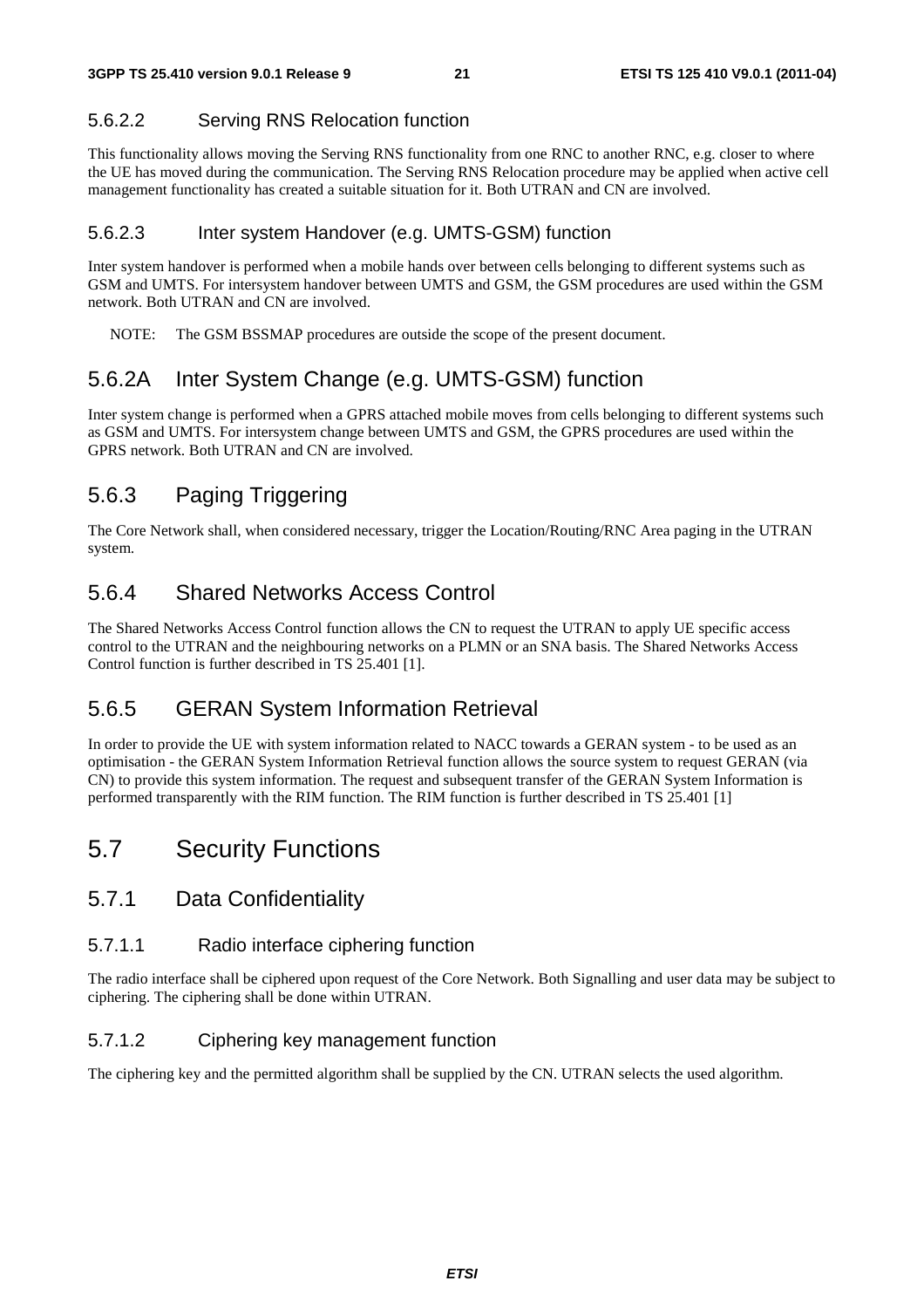#### 5.7.2 Data integrity

#### 5.7.2.1 Integrity checking

The purpose of the integrity check is to make sure that the signalling continues between the same elements as by authentication. The integrity check shall be done within the UTRAN.

#### 5.7.2.2 Integrity key management

The integrity key and the permitted algorithm shall be supplied by the CN. UTRAN selects the used algorithm.

### 5.8 Service and Network Access Functions

### 5.8.1 Core Network signalling data transfer function

The NAS CN signalling data such as Call Control (CC), Session Management (SM), Mobility Management (MM), Short Message Services Point to Point and Supplementary Services (SS) shall be transparently conveyed between the CN and the UE. Over the Iu interface, the same Iu interface channel that is used for the UTRAN-CN signalling shall be used.

### 5.8.2 Data Volume Reporting

The data volume reporting function is used to report the volume of unacknowledged data to the CN. The function shall be in the UTRAN and is triggered from the CN.

### 5.8.3 UE Tracing

This feature allows tracing of various events related to the UE and its activities. This is an O&M functionality.

#### 5.8.4 Location reporting function

The positioning function performs the determination of the geographical position and optionally the velocity for an UE. The location reporting function transfers the positioning information between the UTRAN and the CN according to CN commands. This function involves UTRAN and CN.

## 5.9 Co-ordination Functions

### 5.9.1 Paging Co-ordination function

The two CN domain architecture implies need for a page co-ordination, i.e. handling of page triggered by one CN node when UE has a signalling connection to the other CN node. The paging co-ordination is performed by UTRAN and/or optionally by CN. The Common ID is used for UTRAN paging co-ordination. The CN provides the UTRAN with the Common ID.

The paging co-ordination is a UTRAN function. Optionally the paging co-ordination may be performed in the CN.

### 5.9.2 NAS Node Selection Function

The optional NAS Node Selection Function enables the RNC to initially assign CN resources to serve a UE and subsequently setup a signalling connection to the assigned CN resource.

The method by which the RNC initially assigns CN resources is implementation dependent.

The NNSF is described in detail in TS 23.236 [25].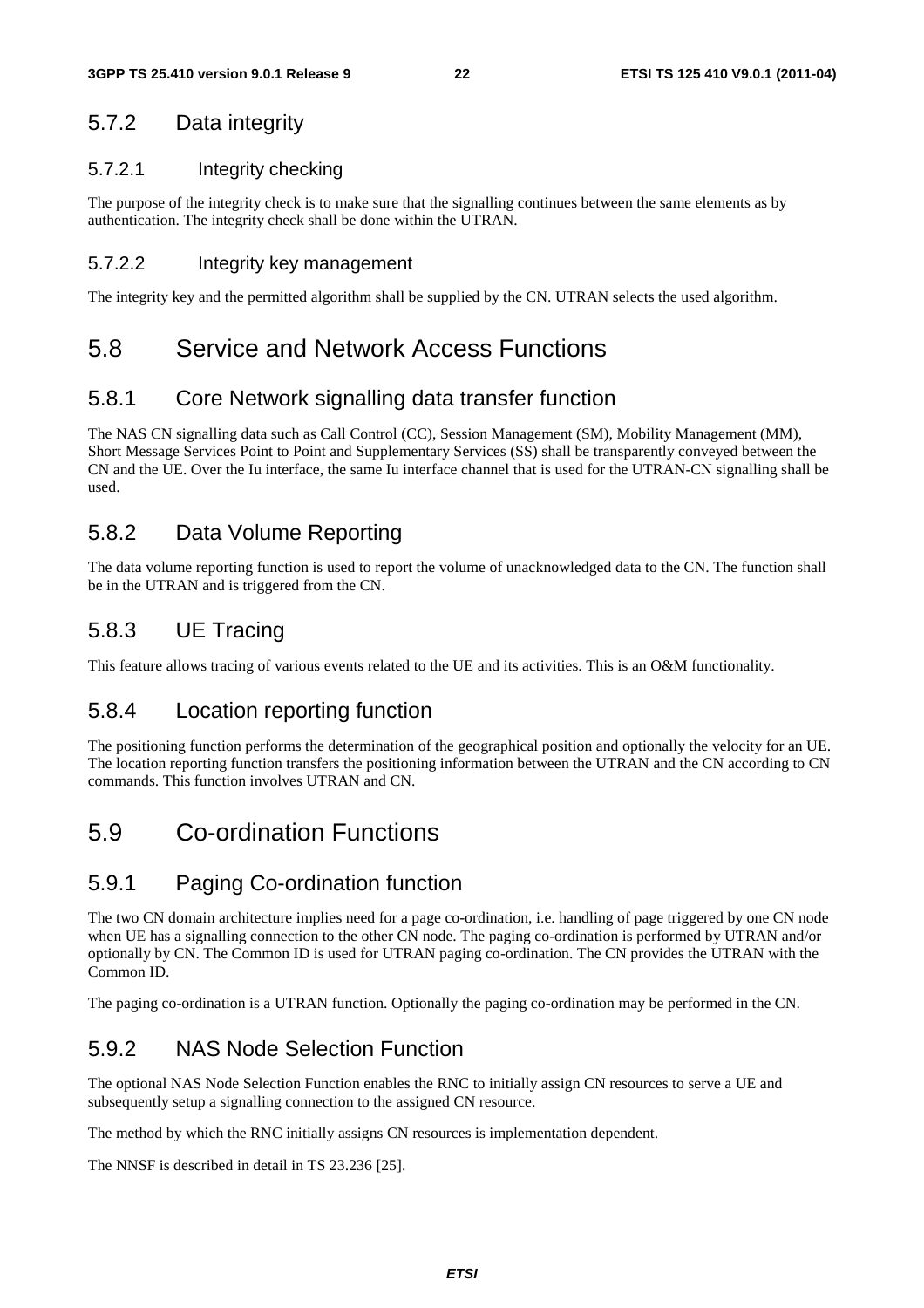## 5.9.3 Information Transfer Function

The Information Transfer function allows configuration data to be passed from the CN to the RNC upon CN trigger. This function is operated in acknowledged mode. It should be used by the CN to maintain alignment between the data as configured in the CN and the configuration data provided to the UTRAN. This may be used e.g. to coordinate the SNA geographical definition (LA to SNA mapping) between CN and UTRAN in order to apply access control on an SNA basis.

### 5.9.4 MOCN Rerouting Function

Rerouting is a mechanism used as part of the assignment of CN operator in shared networks with MOCN configuration for network sharing non-supporting UEs when they perform initial attach /registration. In this case RNC may not know towards which CN to route the initial UE request message and the latter may be rerouted to another CN via RNC.

The MOCN Rerouting Function is described in detail in TS 23.251 [26].

### 5.10 MBMS Functions

#### 5.10.1 MBMS RAB Management functions

The MBMS RAB, Radio Access Bearer, is defined to be set-up between the CN and one or several UEs for MBMS. Depending on the MBMS service characteristics, different types of MBMS RABs will be used. It is the CN that controls towards the UTRAN the establishment, update or release of an MBMS RAB. The MBMS RAB is defined for the PS domain only.

### 5.10.2 MBMS UE Linking Function

This function provides the RNC with the list of MBMS services that a given UE, with existing dedicated Iu-PS signalling connection, has 'joined' or has 'left' TS 23.246 [27].

### 5.10.3 MBMS Registration Control Function

This function allows the RNC to either register or deregister to the PS core network domain for a specific MBMS bearer service so that it is notified whenever a session of this service starts.

It also allows the CN to inform the RNC that a given MBMS bearer service is no longer available.

### 5.10.4 MBMS Enquiry Function

This function allows the RNC to request to the SGSN the list of MBMS bearer services that a given UE has 'joined' TS 23.246 [27] or the IP Multicast Address and APN defined in TS 23.246 [27] which correspond to a given MBMS bearer service.

## 6 I<sub>u</sub> Interface Protocol Structure

### 6.1 General

The Radio Network signalling over Iu consists of the Radio Access Network Application Part (RANAP). The RANAP protocol consists of mechanisms to handle all procedures between the CN and UTRAN. It is also capable of conveying messages transparently between the CN and the UE without interpretation or processing by the UTRAN.

Over the  $I_u$  interface the RANAP protocol is, e.g. used for:

- Facilitate a set of general UTRAN procedures from the Core Network such as paging -notification as defined by the notification SAP in TS 23.110 [3].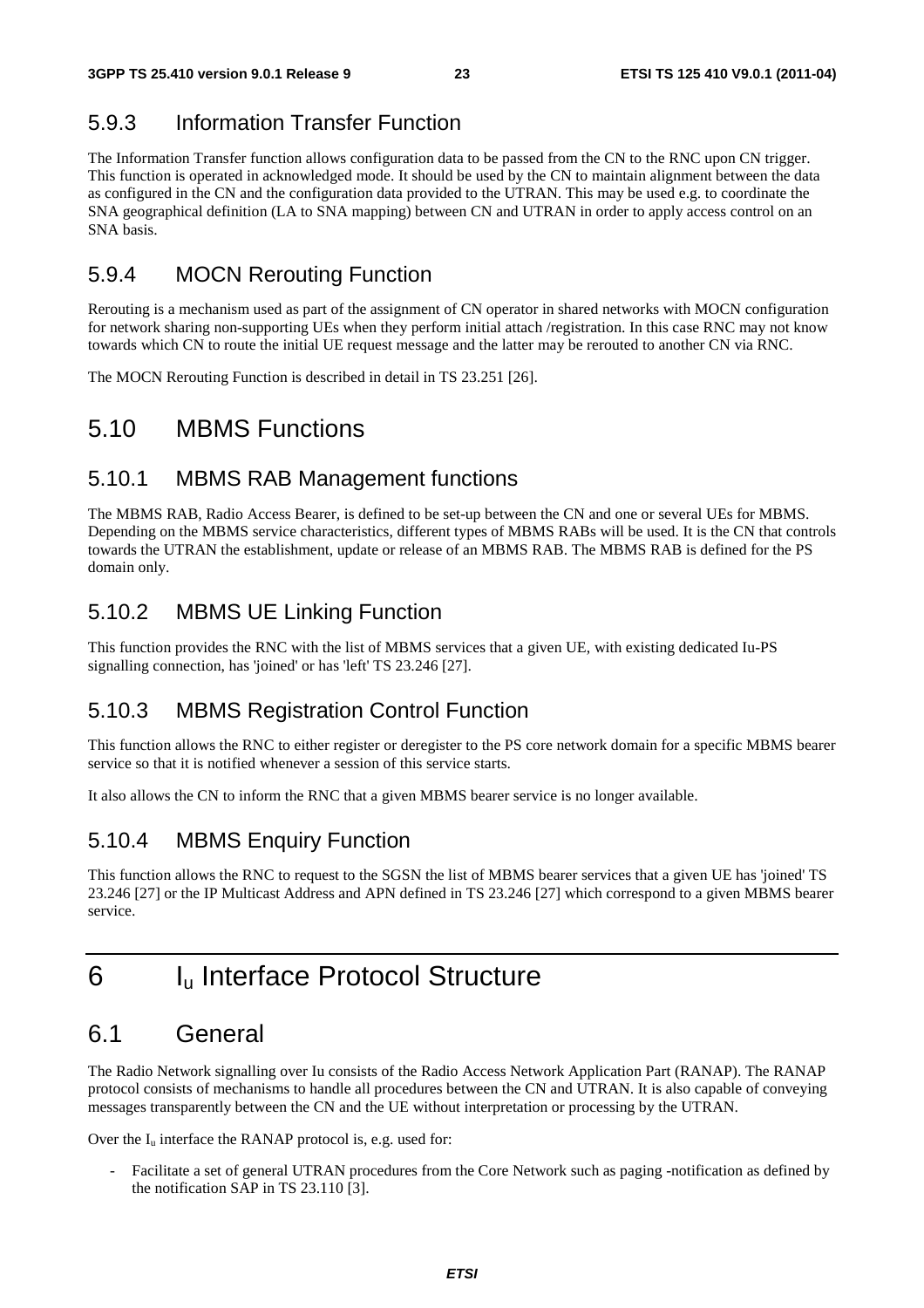- Separate each User Equipment (UE) on the protocol level for mobile specific signalling management as defined by the dedicated SAP in TS 23.110 [3].
- Transfer of transparent non-access signalling as defined in the dedicated SAP in TS 23.110 [3].
- Request of various types of UTRAN Radio Access Bearers through the dedicated SAP in TS 23.110 [3].
- Perform the SRNS Relocation function.
- Perform the various MBMS procedures.

The Radio Access Bearers are provided by the Access Stratum.

Over Iu-BC, a datagram mechanism is used, so there is no clear separation of control and user planes, and the SABP protocol is used for data transfer and signalling.

### 6.2 Iu-CS

Figure 6.1 shows the protocol structure for  $I<sub>u</sub>$ -CS, following the structure described in TS 25.401 [1].



\*) RTCP is optional.

**Figure 6.1: Iu –Interface Protocol Structure towards CS Domain**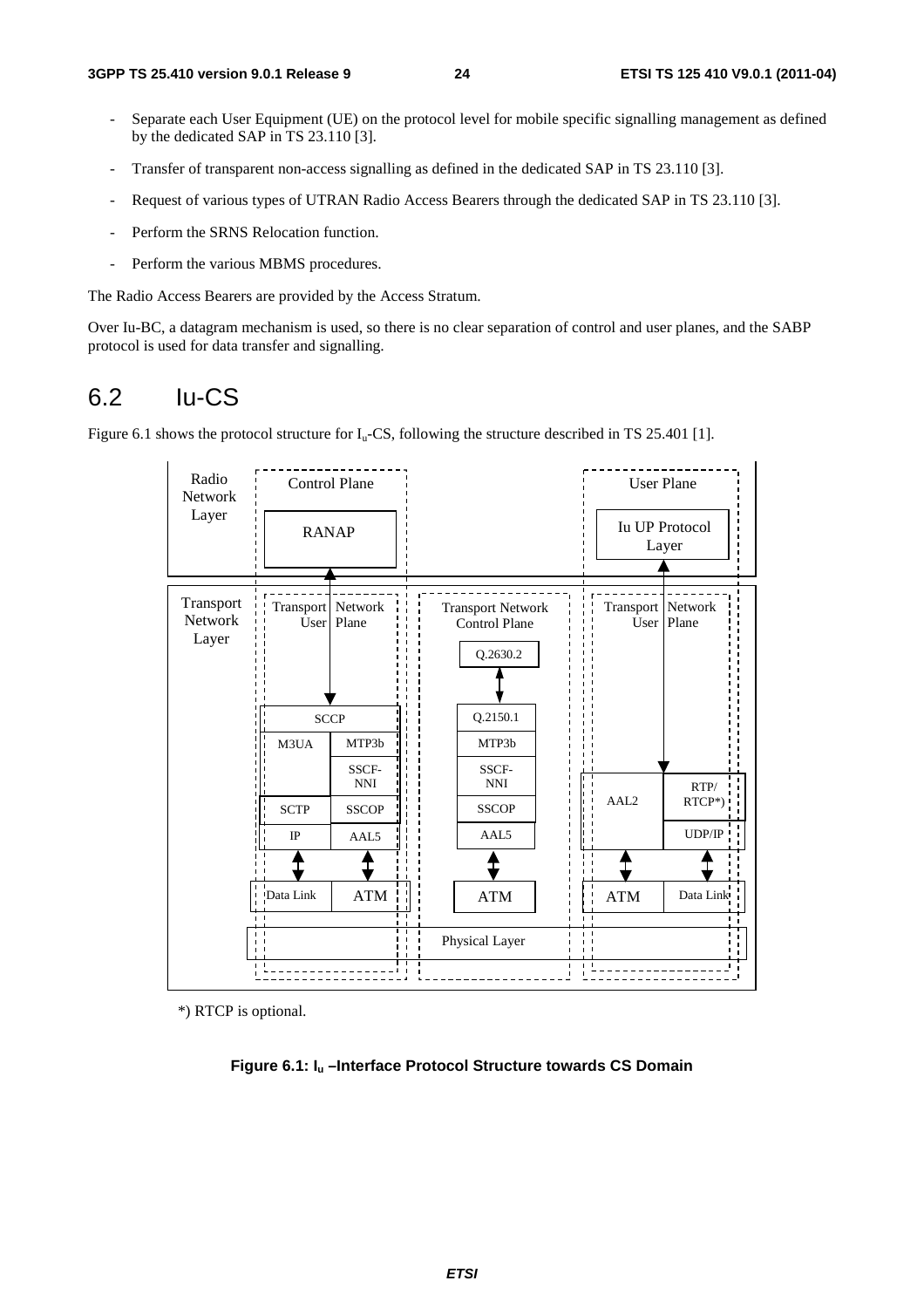## 6.3 Iu-BC

Figure 6.2 shows the protocol structure for the  $I_u$ -BC.



**Figure 6.2: Iu Interface Protocol Structure towards Broadcast Domain**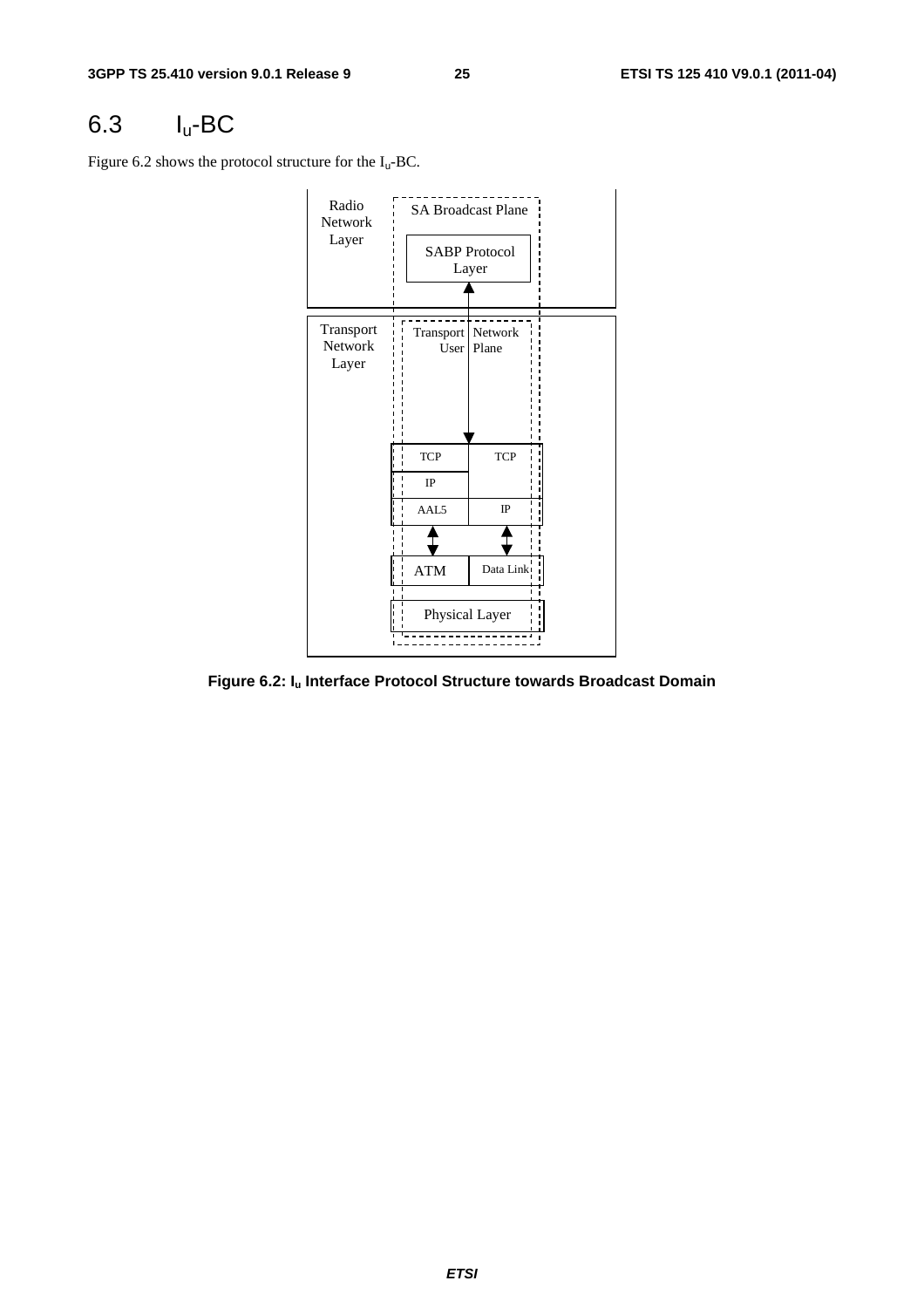## 6.4 Iu-PS

Figure 6.3 shows the protocol structure for Iu-PS, following the structure described in TS 25.401 [1].



Figure 6.3: I<sub>u</sub> Interface Protocol Structure towards PS Domain

## 7 Other I<sub>u</sub> Interface Specifications

## 7.1 UTRAN I<sub>u</sub> Interface: Layer 1 (3GPP TS 25.411)

TS 25.411 [4] specifies the range of physical layer technologies that may be used to support the Iu interface.

## 7.2 UTRAN I<sub>u</sub> Interface: Signalling Transport (3GPP TS 25.412)

TS 25.412 [5] specifies the signalling bearers for the RANAP and transport network control plane protocols for both Iu-PS and Iu-CS.

## 7.3 UTRAN Iu Interface: RANAP Specification (3GPP TS 25.413)

TS 25.413 [6] specifies the RANAP protocol for radio network control plane signalling over the Iu interface.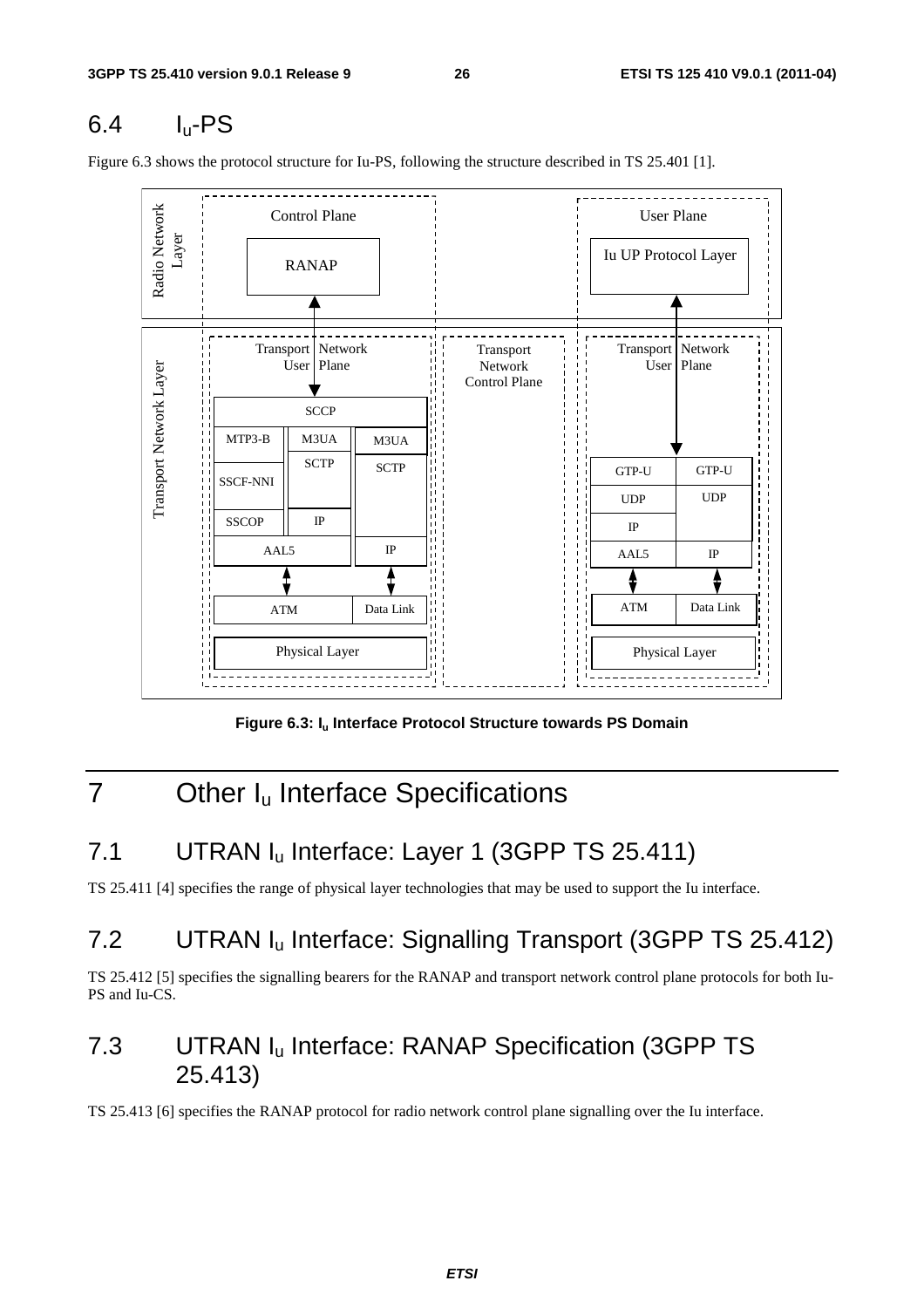## 7.4 UTRAN I<sub>u</sub> Interface: Data Transport and Transport Signalling (3GPP TS 25.414)

TS 25.414 [7] specifies the transport bearers for the user plane of the Iu interface. It also specifies the protocol used to control these transport bearers.

## 7.5 UTRAN I<sub>u</sub> Interface: CN-UTRAN User Plane Protocol (3GPP TS 25.415)

TS 25.415 [8] specifies the user plane frame handling protocol for the Iu interface.

## 7.6 UTRAN Iu Interface: Service Area Broadcast Protocol SABP (3GPP TS 25.419)

TS 25.419 [14] specifies the communication requirements over the Iu interface towards the BC domain.

## 7.7 Summary

The present document, 3GPP TS 25.410, specifies the general aspects and principles of the  $I_u$  interface as a whole.

The relationship between the other technical specifications that define the UTRAN Iu interface is shown in figure 7.1.



#### **Figure 7.1: Summary of Iu Interface Specification Structure**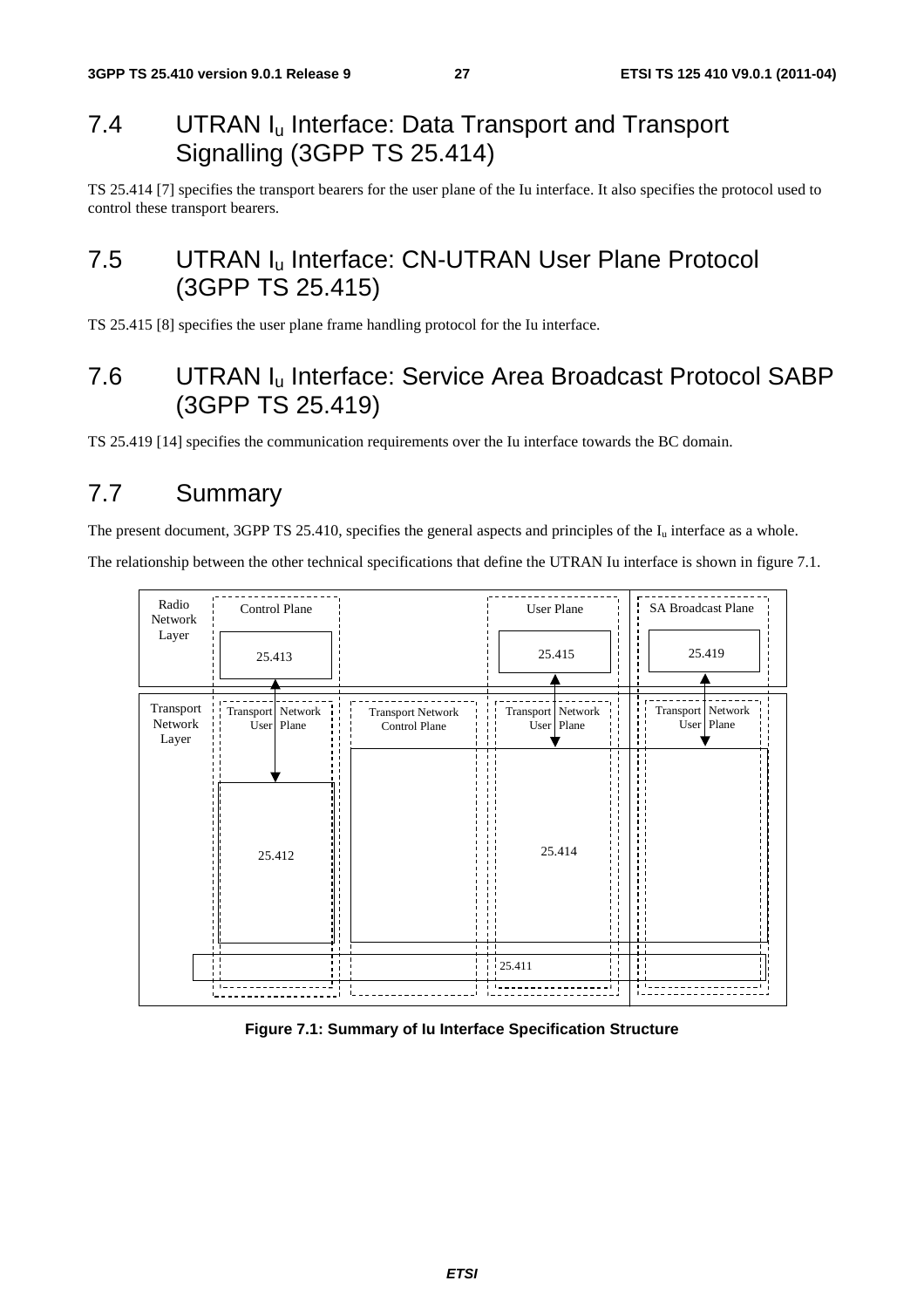## Annex A (informative): Change History

| Date /<br><b>TSG</b> | <b>TSG Doc</b> | <b>CR</b> | <b>Rev</b> | Subject/Comment                                                                   | <b>New</b> |
|----------------------|----------------|-----------|------------|-----------------------------------------------------------------------------------|------------|
| 12/2008              |                |           |            | Creation of Rel-8 version based on y7.0.0                                         | 8.0.0      |
| $RP-43$              | RP-090078      | 0068      |            | <b>RANAP: Enhanced Relocation Complete Request in SCCP:</b><br>Connection Request | 8.1.0      |
| 12/2009              |                |           |            | Created version 9.0.0 based on y, 8.1.0                                           | 9.0.0      |
| <b>SP-49</b>         | SP-100629      |           |            | Clarification on the use of References (TS 21.801 CR#0030)                        | 9.0.1      |